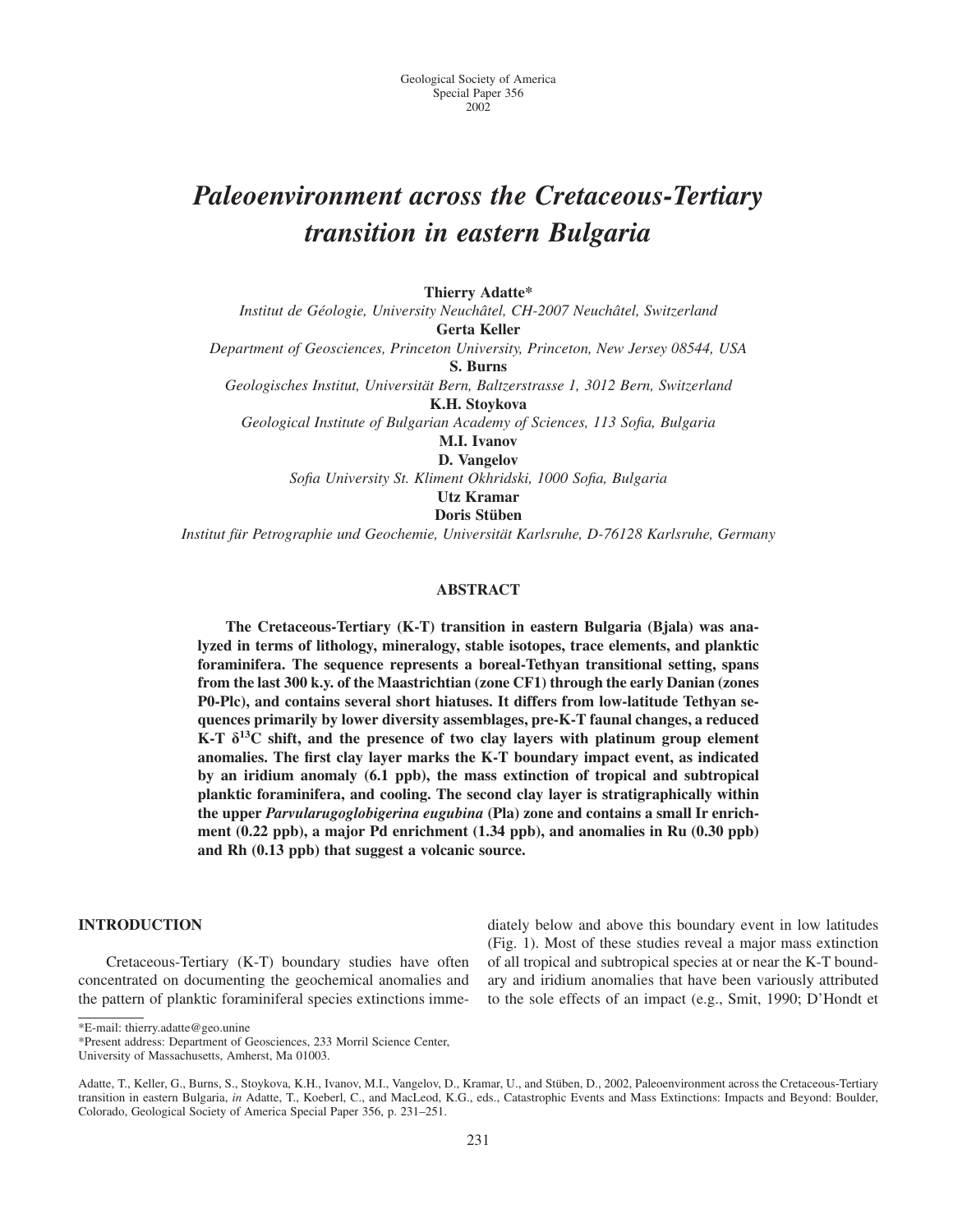

Figure 1. Paleolocations of Cretaceous-Tertiary (K-T) boundary sections that have good biostratigraphic control and relatively continuous sediment records. Note that current knowledge of K-T boundary event is primarily from sections in low-latitude northern Tethys, including Mexico, Spain, and Tunisia. Few K-T sections are currently known from middle and high latitudes. Bjala sections of Bulgaria provide critical information of this event in transitional environment between northern Tethys and boreal sea. Inset shows satellite photograph of Black Sea coast with Bjala locality, and simplified tectonic map of South Carpathian arc (modified from Preisinger et al., 1993a; Rögl et al., 1996). Ocean basins are white, continental platform is gray, continents are black (modified from MacLeod and Keller, 1991a). ODP is Ocean Drilling Program, DSDP is Deep Sea Drilling Project.

al., 1996; Apellaniz et al., 1997; Olsson, 1997), or long-term environmental changes followed by an impact (e.g., Keller, 1988, 1996; Luciani, 1997; Abramovich et al., 1998). Few studies have attempted to evaluate some aspects of the K-T event on a regional or global scale, including studies of hiatus distributions (MacLeod and Keller, 1991a, 1991b), species survivorship, and records of pre-K-T extinctions (MacLeod and Keller, 1994; Abramovich et al., 1998; Pardo et al., 1999). The absence of more comprehensive integrated summary studies is largely because most K-T sections are separated by large distances (Fig. 1), and direct comparisons across latitudes are difficult due to little known regional effects, particularly in middle to high latitudes.

The mass-extinction pattern of planktic foraminifera in high latitudes is quantitatively documented from a few localities in the southern ocean (e.g., Deep Sea Drilling Project [DSDP] Sites 690 and 738, Keller, 1993) and Northern Hemisphere (e.g., Denmark and Kazakhstan, Schmitz et al., 1992; Keller et

al., 1993; Pardo et al., 1999; Fig. 1). These data suggest a diminished mass-extinction effect compared with low latitudes primarily because tropical and subtropical species are absent and assemblages are dominated by small species that tolerate environmental fluctuations, including *Guembelitria cretacea, G. danica, G. trifolia, G. dammula, Heterohelix globulosa, H. navarroensis, H. planate, Hedbergella holmdelensis, H. monmouthensis*, and *Globigerinelloides aspera* (MacLeod and Keller, 1994). Most of these species are also observed in Danian sediments of low latitudes, and between 4 and 12 species have been considered as survivors (e.g., Canudo, 1997; Keller, 1997; Masters, 1997; Olsson, 1997; Orue-etxebarria, 1997; Smit and Nederbragt, 1997; Luciani, 1997). Stable isotopes measured on some of these species in Danian sediments have been found to record Danian values, also suggesting that they are survivors (Barrera and Keller, 1994; Keller et al., 1993; MacLeod and Keller, 1994). Huber (1996) attributed the presence of these species in Danian sediments to reworking, citing relatively un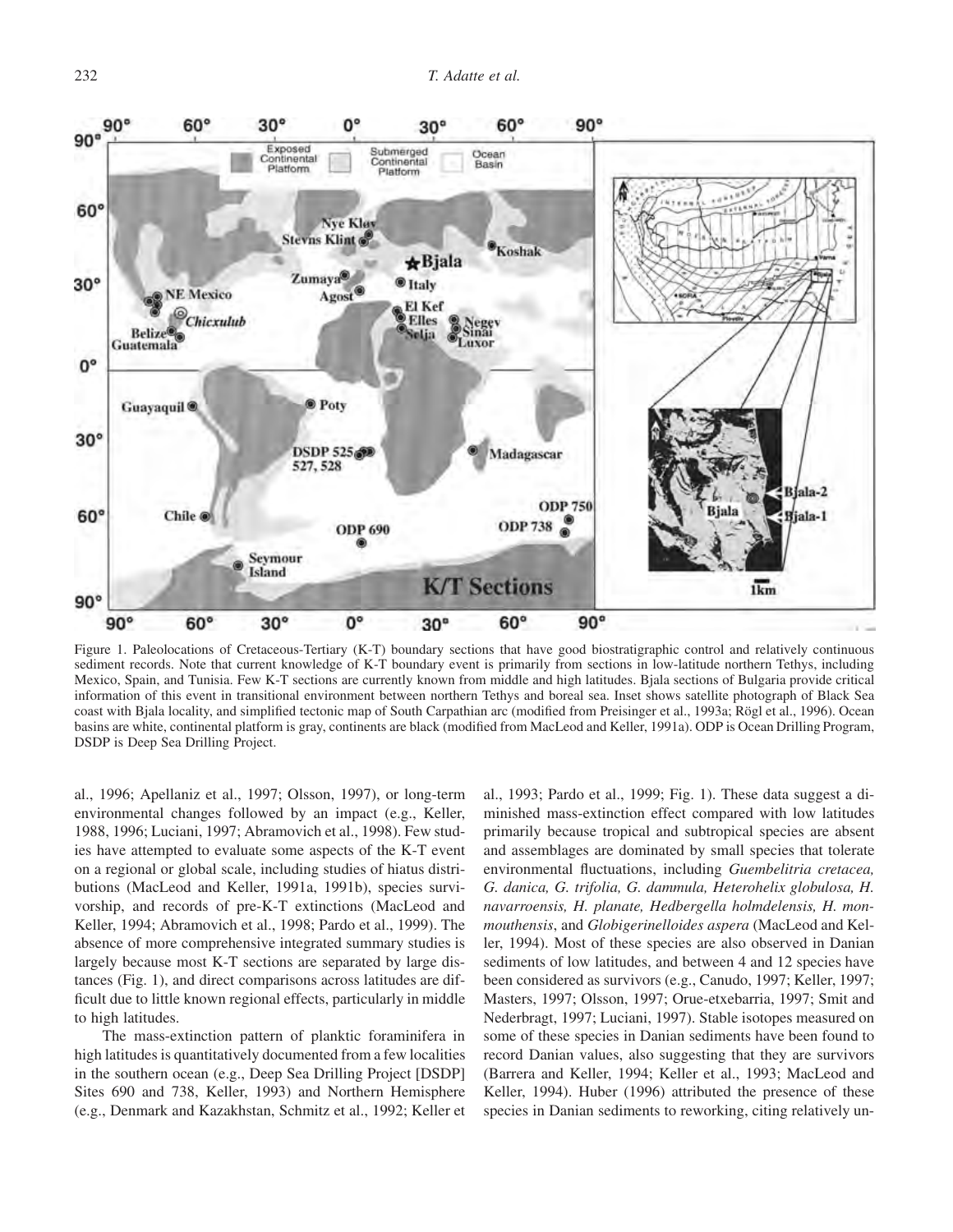changed stable isotope values of *Globigerinelloides multispinus* across the K-T boundary at Site 738 as evidence (see also Huber et al., 1994; Keller and MacLeod, 1994). We do not argue that Danian sediments may contain reworked Maastrichtian species, as indeed any sedimentary interval may, but we disagree that the consistent presence of these small species in sections across latitudes can be attributed to reworking, and that the Danian isotopic signal of species can be explained as artifact of reworking.

We suggest that these species are K-T survivors for two major reasons. (1) They are ecological generalists able to survive the K-T environmental changes, whereas the larger complex tropical and subtropical species are not. (2) Environmental effects of the K-T impact diminished into higher latitudes, as suggested by  $\delta^{13}$ C values that indicate a relatively minor decrease in primary productivity in high latitudes as compared with low latitudes (e.g., Keller and Lindinger, 1989; Zachos et al., 1989; Keller et al., 1993; Barrera and Keller, 1994).

Environmental changes and the nature of the mass extinction between the extremes of the northern boreal sea (Denmark and Kazakhstan) and the low-latitude Tethys are still relatively unknown. This shortcoming is because K-T sequences with nearly continuous sedimentation and good microfossil preservation are very rare and currently only reported from Bjala in eastern Bulgaria (Preisinger et al., 1993a, 1993b; Rögl et al., 1996). We chose to study the Bjala sections in order to obtain a quantitative record that would allow evaluation of the mass extinction and environmental changes in this transitional environment and permit comparison with both low- and highlatitude records. To this end we analyzed the biostratigraphy, stable isotopes, bulk rock compositions, clay minerals, trace element abundances, and quantitative changes among planktic foraminiferal assemblages.

# **PREVIOUS STUDIES IN BULGARIA**

The K-T boundary in eastern Bulgaria was first recognized on the basis of planktic foraminifera from boreholes (Juranov and Dzhuranov, 1983), and a subsequent search for outcrops in the vicinity of Bjala revealed a relatively complete K-T transition based on calcareous nannoplankton (Stoykova and Ivanov, 1992; Ivanov and Stoykova, 1994; Sinnyovsky and Stoykova, 1995). Geochemical and planktic foraminiferal data were given in Preisinger et al. (1993a, 1993b) and Rögl et al. (1996).

In those publications the K-T biostratigraphy is based primarily on calcareous nannoplankton, the most complete sequences containing the *Micula prinsii* zone in the topmost 14– 17 m of the Maastrichtian, and zone NP1, spanning the basal 4 m of the Danian. The K-T boundary was recognized on the basis of a 2–3-cm-thick dark clay layer containing an Ir anomaly of 6.1 ppb (Preisinger et al., 1993a). A second, smaller Ir and Co enrichment was recognized 7–8 cm above this interval in a marly limestone layer, and was considered reworked. The first Danian nannofossil species *Biantholithus sparsus* and *Cy-* *clagellosphaera alta* are reported from this marly limestone layer that also contains blooms of *Thoracosphaera operculata* and *Braarudosphaera bigelowii* (Preisinger et al., 1993a, 1993b; Ivanov and Stoykova, 1994). Rögl et al. (1996) reported the range of four Maastrichtian planktic foraminifer species (*Hedbergella monmouthensis, Guembelitria cretacea, Racemiguembelina intermedia, Abathomphalus mayaroensis*) and six undifferentiated genera in the 90 cm below the K-T boundary. They observed the first Danian species (*Woodringina hornerstownensis, W. claytonensis, Globoconusa predaubjergensis*) 2 cm above the base of the K-T clay layer.

## **GEOLOGICAL SETTING AND LOCATION**

The studied outcrops are exposed along the Black Sea coast, close to the town of Bjala (Fig. 1). Tectonically, this area belongs to the Luda Kamchia unit of the Stara Planica zone, which is part of the High Balkan mountain range (Ivanov, 1983, 1988). The Bjala area was a well-differentiated basin characterized by rhythmic sedimentation of hemipelagic marls and marly limestones during the Late Cretaceous. Deposition of more detrital and turbiditic sediment began in the early Paleocene and appears to reflect the first pulse of alpine tectonic activity. Subsequent tectonic activity resulted in the numerous nappes, thrust folds, and faults that can now be observed in the area (Ivanov, 1988).

Bjala-1 is located 800 m north of a trench leading down from the town of Bjala to the beach (Figs. 1 and 2). This section corresponds to the Bjala 2b section of Ivanov and Stoykova (1994) and Preisinger (1994), and can be observed laterally over 15–20 m. This locality represents the best exposure and structurally least disturbed outcrop of the K-T transition known to date in Bulgaria. The area surrounding Bjala-1 is strongly tectonized with steep east-west faults and vertical displacements of 10–20 m. The beds dip  $20^{\circ}$ –30° southwest (Figs. 2A and 3A). About 2 km to the north is the Bjala-2 section (Figs. 1 and 3B), located along the beach close to the Bjala River outlet (near the Bjala-2 locality of Ivanov and Stoykova, 1994; Preisinger, 1994). This section is more tectonically disturbed than Bjala-1, and small-scale faults cut the K-T boundary clay layer, making it difficult to trace laterally over any distance.

#### **METHODS**

We collected 107 samples at Bjala-1 (Fig. 3A) at 15–20 cm intervals for the first 5 m of the section, 5–10 cm intervals for the K-T transition, and 20–30 cm intervals for the 8 m of lower Paleocene sediments. Due to the tectonic disturbance at the Bjala-2 outcrop, only 15 samples were collected at that locality (Fig. 3B). In the field, the sections were measured and the lithology was examined and described with particular emphasis on structural disturbance (faults and folds), bioturbation, trace fossils, macrofossils, and erosion surfaces (e.g., undulating surfaces, clasts, truncated trace-fossil burrows).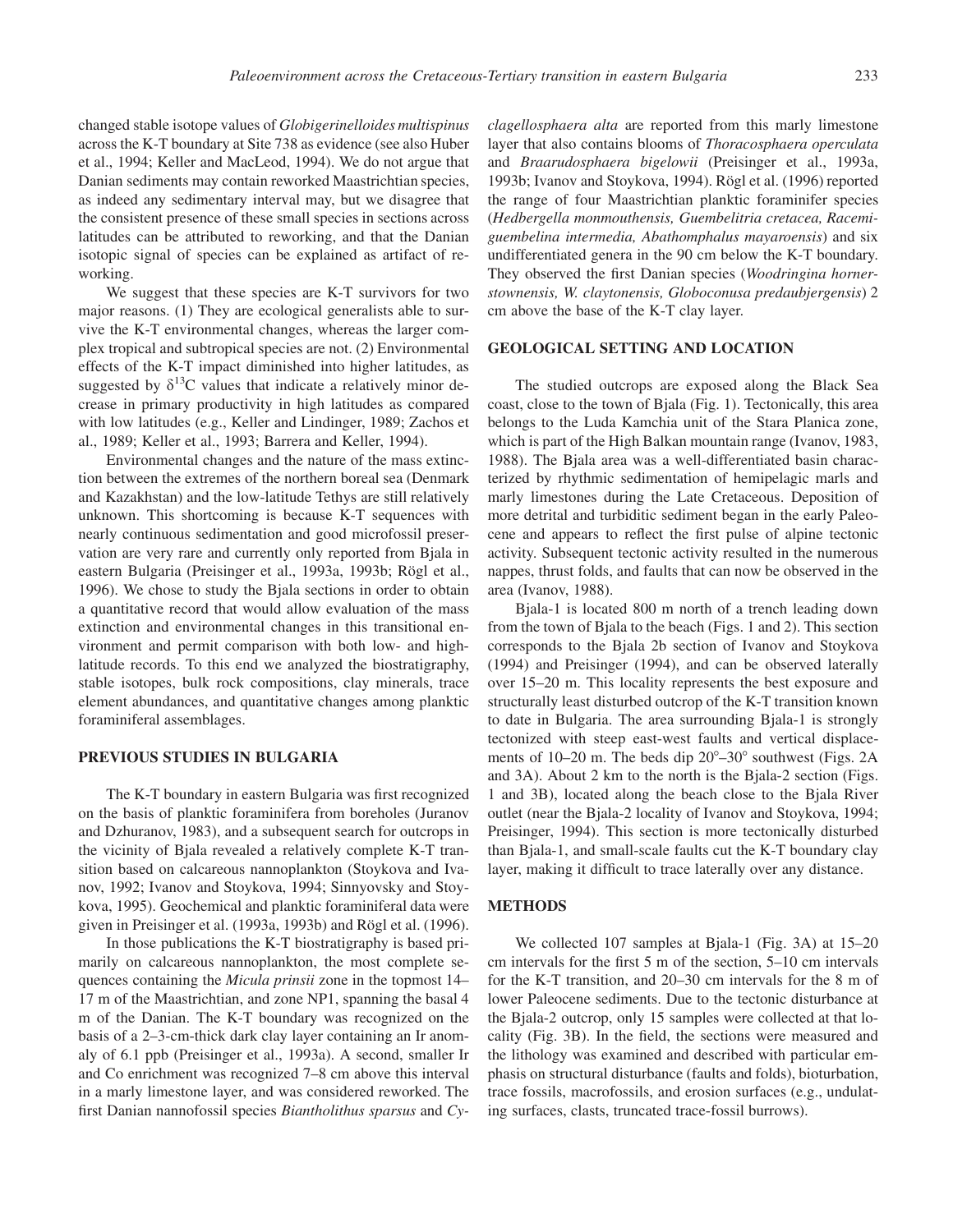

Figure 2. Photographs of Bjala-1 outcrop. A: Alternating marl and marly limestone layers of zone CF1, which spans last 300 k.y. of Maastrichtian. B: View of Cretaceous-Tertiary (K-T) boundary transition at Bjala-1. C: K-T boundary at Bjala-1 showing clay layer 1 (K-T) and clay layer 2 separated by 7–10-cm-thick marly limestone layer.

For foraminiferal studies, samples were processed following the standard method of Keller et al. (1995). Sediments were washed over a 63 µm sieve for the Maastrichtian samples and  $<$ 38  $\mu$ m sieve for the early Danian samples. The 38  $\mu$ m sieve size was used for the early Danian because the first evolving Tertiary species in the boundary clay are usually smaller than 63 lm (see Keller et al., 1995). If necessary, foraminifera were further cleaned by ultrasonic agitation for 10–15 s, until a clean residue was obtained, and then washed again. The samples were oven dried at 50 °C. Planktic foraminifera are abundant and relatively well preserved, although recrystallized. From each sample,  $\sim$ 250–300 specimens were picked from random sample splits (using a microsplitter) from two size fractions,  $>63$  $\mu$ m and  $>$ 150  $\mu$ m. The two size fractions were analyzed in order to obtain statistically significant representations of the

smaller and larger species populations. The entire sample was searched for rare species and these were included in the species range distributions and species richness data. The 38–63 µm size fraction was examined for small Danian species, but none were observed in the Bjala sections.

Major faunal assemblage changes noted in the quantitative analysis of washed residues were also examined in thin sections in order to evaluate potential preservation effects. Because identification of species in thin sections is more difficult than in washed residues, no quantitative abundance data were obtained from these samples. However, the overall species assemblages were evaluated on the basis of relative abundances of easily identifiable groups, such as heterohelicids, globotruncanids, and rugoglobigerinids, and compared with the quantitative counts.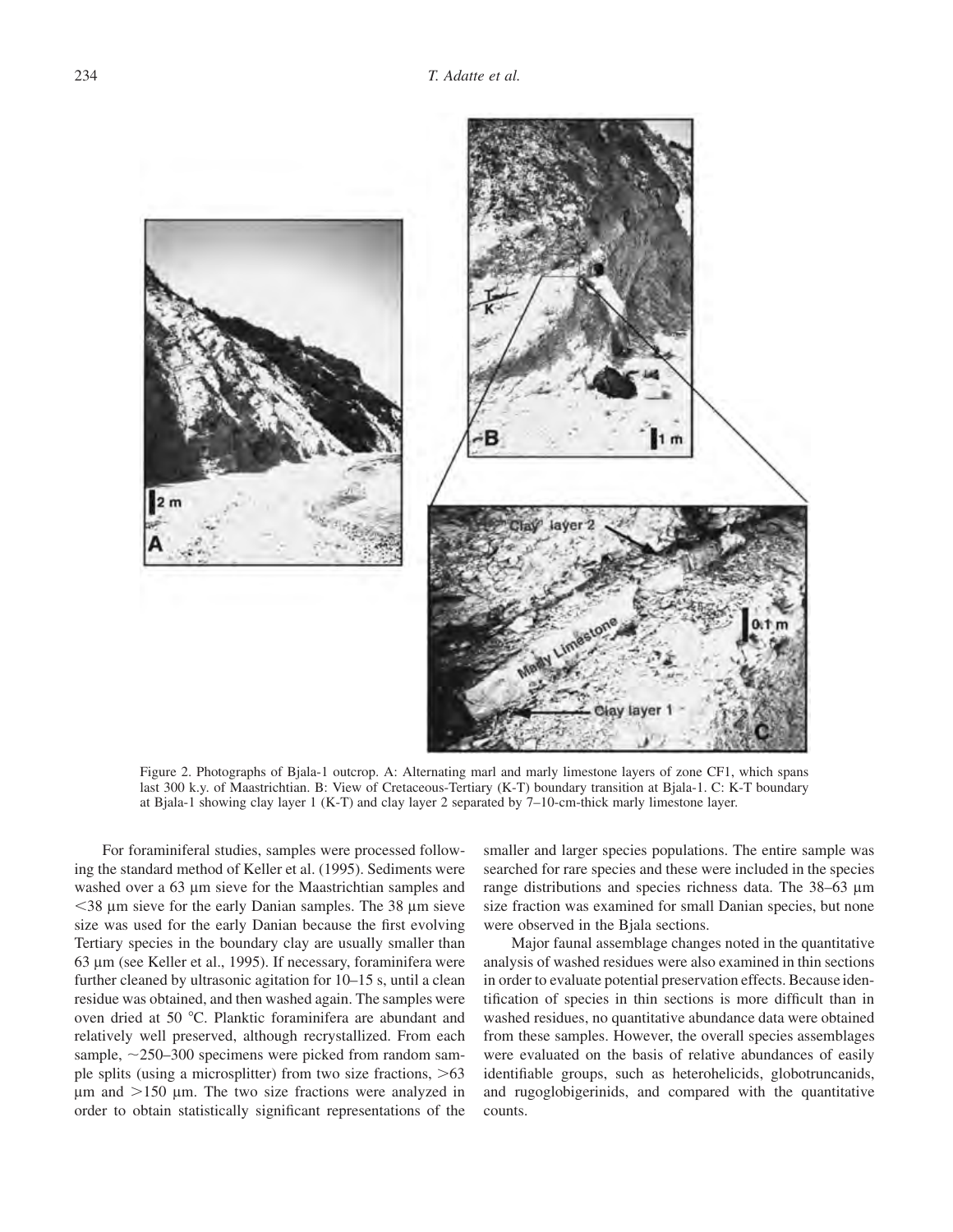



Figure 3. A. Lithology and biostratigraphy of Bjala-1 section and photo of Cretaceous-Tertiary (K-T) boundary transition showing presence of boundary clay layer 1 and second clay layer within zone Pla,  $\sim$  10 cm above it. Note that two clay layers are separated by 7–10-cm-thick marly limestone layer with undulose erosional contact that marks hiatus. B: Lithology and biostratigraphy of Bjala-2 section. K-T boundary clay layer (P0) is 2–3 cm thick (right side), but varies due to infilling of depressions and forms lenses as thick as 5–7 cm (left side). Note that this clay layer is between marly limestones with undulating, irregular erosional contacts that mark hiatuses at K-T boundary (CF1-P0) and in early Danian *P. eugubina* zone (P0-Pla[2]).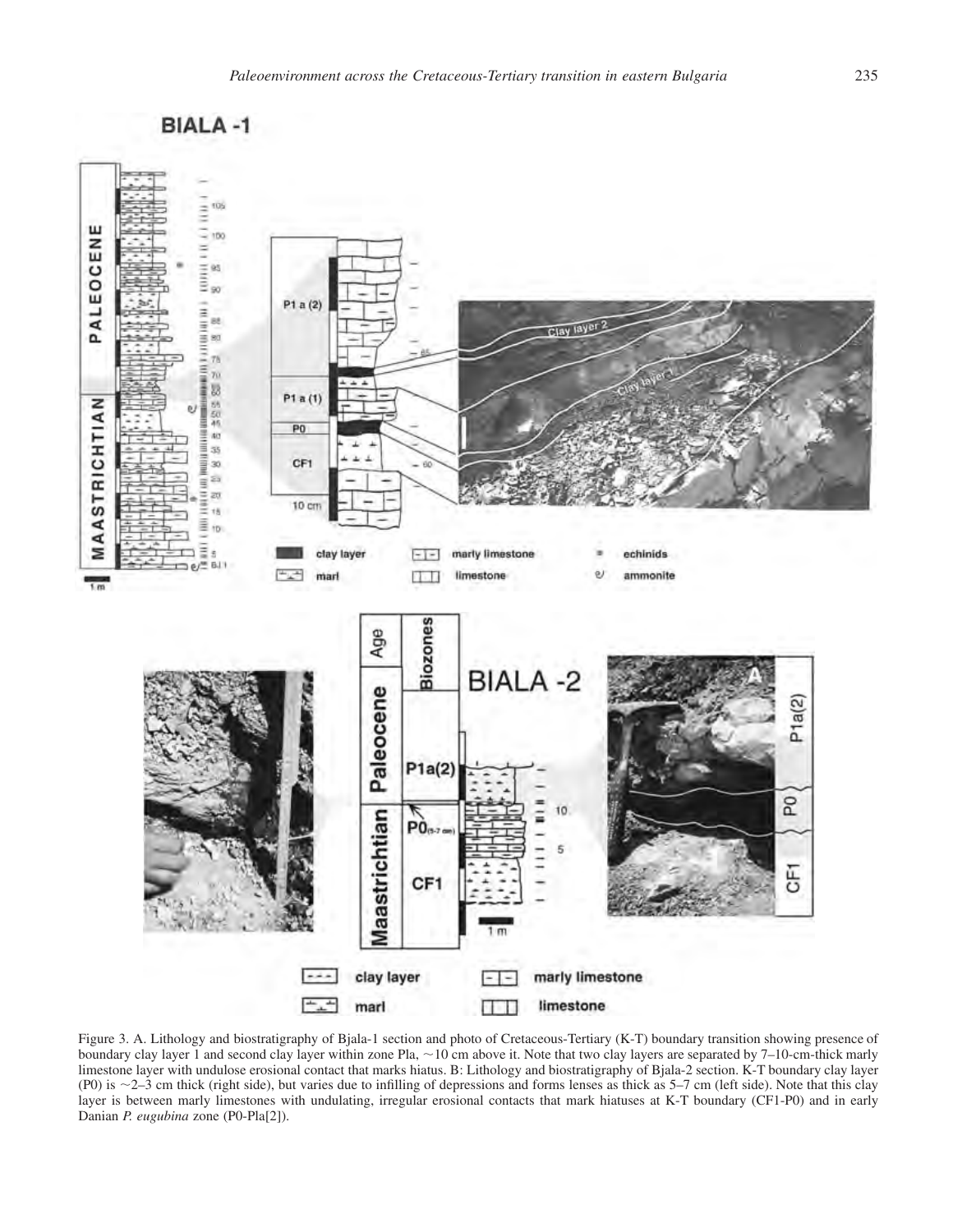Whole-rock and clay mineral analyses were conducted at the Geological Institute of the University of Neuchatel, Switzerland, based on X-ray diffraction (XRD) analyses (SCINTAG XRD 2000 diffractometer). Sample processing followed the procedure outlined by Kübler (1987) and Adattey et al. (1996). Whole-rock compositions were determined by XRD (SCIN-TAG XRD 2000 diffractometer) based on methods described by Klug and Alexander (1974) and Kübler (1983). This method for semiquantitative analysis of the bulk-rock mineralogy (obtained by XRD patterns of random powder samples) uses external standards. The intensities of selected XRD peaks that characterize each clay mineral in the  $\leq 2 \mu$ m size fraction (e.g., chlorite, mica, kaolinite, smectite) were measured for semiquantitative estimates. Therefore, clay minerals are given in relative percent abundances without correction factors. The percent smectite is estimated by using the method of Moore and Reynolds (1989).

We selected 10 samples for trace element analysis across the K-T transition. The very low trace element contents required preconcentration, and matrix elimination prior to detection with inductively coupled plasma-mass spectrometry (ICP-MS) was achieved by fire assay with NiS collection as described in detail in Cubelic et al. (1997). ICP-MS analysis was performed using platinum group element (PGE) multielement standards Claritas (SPEX Industries Grasbrunn, Germany) and Tm and Bi as internal standards. Accuracy was checked by means of WPR-1 and SARM-7 standard reference materials. Based on reference samples analyzed in the laboratory at the University of Karlsruhe over several years, recovery was estimated to be better than 85%, which is in the range of the efficiency usually obtained by NiS fire assay (Reddi et al., 1994; Zereini et al., 1994). Detection limits are 0.05 ng/g Ir, 0.1 ng/g Rh, 0.4 ng/g Pd, and 0.4 ng/g Pt. Detection limits are mainly dependent on blanks of the NiS fire assay.

Stable isotope analyses were conducted on the bulk-rock carbonate samples at the stable isotope laboratory of the University of Bern, Switzerland, using a VG Prism II ratio mass spectrometer equipped with a common acid bath  $(H_3PO_4)$ . The results are reported relative to the Vienna Peedee belemnite standard reference material with a standard error of 0.1‰ for  $\delta^{18}$ O and 0.05‰ for  $\delta^{13}$ C.

# **LITHOLOGY**

At the Bjala-1 locality,  $\sim 16$  m of relatively undisturbed alternating gray marl and light yellow to beige marly limestone layers are exposed (Fig. 3A). The lower 5.5 m of the section are characterized by alternating marl and marly limestone layers of approximately equal thickness (30–40 cm). The upper surfaces of the marly limestone layers are undulating, frequently bioturbated (*Chondrites, Thalassinoides*), and occasionally slightly glauconitic. These surfaces are indications of nondeposition, or possibly erosion. Between 67 cm and 150 cm below the K-T boundary, the sediments are more marly and interbedded with discrete 2–3-cm-thick calcareous layers. Overlying this interval is a 60-cm-thick white to gray marly limestone with an undulating, bioturbated upper surface (Fig. 3A). This surface is overlain by a 7-cm-thick gray bioturbated marl with an undulating upper surface that marks the top of the Maastrichtian and suggests erosion prior to deposition of the K-T boundary clay. The boundary clay consists of a 2–3-cm-thick, dark gray to black clay layer that contains an Ir anomaly of 6.1 ppb (Preisinger et al., 1993a) and is labeled "clay layer 1" (Fig. 3A).

Above the K-T boundary clay layer is a 7–10-cm-thick, white to beige marly limestone layer with undulating surfaces at the bottom and top suggesting erosion, a conclusion supported by a strongly bioturbated (*Chondrites*) upper surface. This limestone layer is laterally continuous, although variable in thickness. Above this limestone layer is a 1–2-cm-thick marl layer, followed by a 2-cm-thick clayey marl layer which we labeled "clay layer 2" (Fig. 3A). The overlying sediments consist of alternating marl and marly limestone layers with occasional thin clayey intercalations. The upper part of the section consists of 30–50-cm-thick marl layers that are interbedded with thin, light gray, marly limestone layers.

The Bjala-2 section is significantly tectonically disturbed, and therefore only the K-T transition interval was examined. The first 1.20 m of the section consist of light gray marl (Fig. 3B). Above the marl are 1.1 m of marly limestone layers having strongly undulating and bioturbated surfaces. A 1–3-cm-thick dark brown to dark gray clay layer represents the K-T boundary clay and contains a 2.1 ppb Ir anomaly. The thickness of this clay layer is variable and may reach 6 cm, infilling depressions and cracks in the underlying marly limestone. A 1.05-m-thick gray marl layer with echinoid fragments overlies the K-T boundary clay. Above the marl is a light beige limestone with an undulating upper surface (Fig. 3B).

#### **BIOSTRATIGRAPHY**

Macrofossils are rare at Bjala-1. An unidentifiable ammonite mold was collected 60 cm below the K-T boundary. Ivanov (1993) noted common ammonites at 10 m below the K-T boundary, only very rare specimens in the last 10 m of the Maastrichtian, and the last ammonite at 40 cm below the K-T boundary. Echinoid fragments were observed in the lower 3.5 m of the section and in the Danian at 12 m (Fig. 3A).

In this study the biostratigraphy of the Cretaceous-Tertiary transition in the Bjala sections is based on quantitative analysis of planktic foraminifera. We use the biozonation of Keller (1993) and Keller et al. (1995), shown in Figure 4, in comparison with the zonal scheme and paleomagnetic correlation of Berggren et al. (1995), and the calcareous nannofossil zonation of Martini (1971). Zones P0 and P $\alpha$  in the Berggren et al. (1995) zonal scheme are equivalent to zones P0 and Pla of Keller et al. (1995). However, it is difficult to correlate these two zonal schemes above this interval for reasons of methodology. Zones Pla, Plb, and Plc of Berggren et al. (1995) are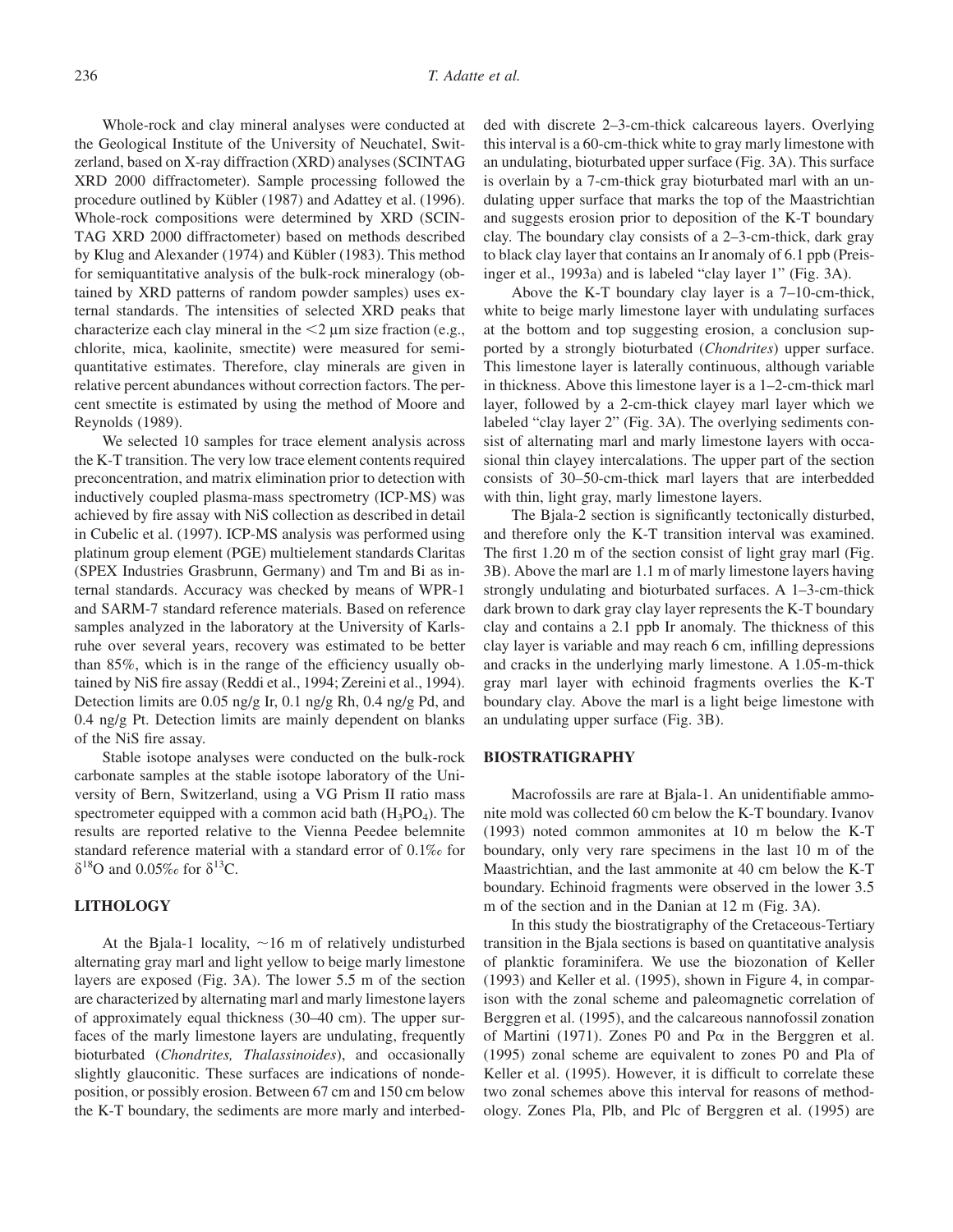

Figure 4. Late Maastrichtian–early Paleocene plankton zones and time scale. Correlation of commonly used planktic foraminiferal and calcareous nannofossil zonations as applied at Bjala, Bulgaria. Note presence of short intrazonal hiatuses recognized in upper part of CF1, at P0-Pla(1), Pla(2)-Plc, and Plc intervals. Lithologic observations (e.g., undulating erosional surfaces) indicate that additional short hiatuses may be present. See Figure 3A for rock unit symbols.

based on the successive first appearances of *Subbotina triloculinoides, Globanomalina compressa*, and *Praemurica inconstans*, all of which they reported to originate well above the extinction of *Parvularugoglobigerina eugubina*. However, *S. triloculinoides* and *G. compressa* have been observed to first appear in the upper part of the range of *P. eugubina* (see MacLeod and Keller, 1991a, 1991b; Keller et al., 1995). The difference in the reported first appearances is apparently due to the size fraction analyzed. Keller (1988, 1993; Keller et al., 1995, 2001) documented that early Danian species are very small  $(38-63 \mu m)$  and generally do not reach sizes larger than 100 µm until zone Plc (Fig. 4),  $\sim$  500 k.y. after the K-T boundary. When only the  $>100 \mu m$  size fraction is analyzed, the first appearances of these species are delayed as a function of size, although these species are present earlier in the smaller size fraction (both 38–63  $\mu$ m and  $>63 \mu$ m size fractions are analyzed in this study).

There is generally good agreement between nannofossil and planktic foraminiferal zones (e.g., Henriksson, 1993; Berggren et al., 1995; Pardo et al., 1996; Li and Keller, 1998a). The latest Maastrichtian *Micula prinsii* zone is an excellent marker species that first appears near the base of paleomagnetic chron 29R,  $\sim$ 500 k.y. before the K-T boundary. The *M. prinsii* zone thus encompasses planktic foraminiferal zones CF1 and CF2, which span the last 450 k.y. of the Maastrichtian (Li and Keller, 1998a). Zone CF1 spans the last 300 k.y. of the Maastrichtian (Pardo et al., 1996). The early Danian zone NP1 spans foraminiferal zones P0, Pla, and Plb of Keller (1993) and Keller et al. (1995), and zone NP2 begins near the base of zone Plc (Fig. 4). The stratigraphic resolution of calcareous nannoplankton is therefore not comparable to that of planktic foraminifera in the early Danian.

# **MAASTRICHTIAN**

The nearly 7 m of Maastrichtian marl and marly limestone layers exposed at Bjala-1 contain diverse, abundant planktic foraminiferal assemblages indicative of zone CF1, and calcareous nannofossils (*Micula prinsii* zone; Ivanov and Stoykova, 1994). *Plummerita hantkeninoides*, the index species for zone CF1, is present but rare (Fig. 4). The undulating surface at the top of the Maastrichtian suggests the presence of a short hiatus in both Bjala-1 and Bjala-2 sections. However, very little of the latest Maastrichtian zone CF1 may be missing, as suggested by the thickness of this zone (7 m), compared to Tunisian sections (6 m, Abramovich and Keller, 2001). Other short hiatuses may be present in the lower part of the section, as indicated by the lithological changes and undulating and glauconitic surfaces. Current biostratigraphic resolution is insufficient to detect these short hiatuses.

A total of 53 species were identified, although most faunal assemblages contain between 30 and 40 species (Fig. 5). This species richness is significantly lower than the species diversity generally observed in the Tethys (e.g., 55–65 species in Tunisia, Israel, Italy, Spain; Keller et al., 1995; Apellaniz et al., 1997; Luciani, 1997; Abramovich et al., 1998), and reflects the location of Bjala in the northern Tethys. The assemblages observed are generally more characteristic of middle than low latitudes, as indicated by the high abundances of *Globotruncana arca* (to 40% in  $>150 \mu m$ ) and *Heterohelix globulosa* (Fig. 6; see also Malmgren, 1991; Nederbragt, 1998; Li and Keller, 1998a), rarity of *P. hantkeninoides* and low-latitude globotruncanids, and the relatively low abundance of rugoglobigerinids (5%–10%). For most of zone CF1, species populations fluctuated, but in the 67 cm below the K-T boundary the relative abundance of all large-sized species decreased significantly and permanently (Fig. 6). All tropical and subtropical species disappeared at or below the K-T boundary. In contrast, the small  $(63-150 \,\mu m)$  ecological generalist species (Keller, 1993, 1996) increased during this time, suggesting a major environmental change and increased stress preceding the K-T boundary.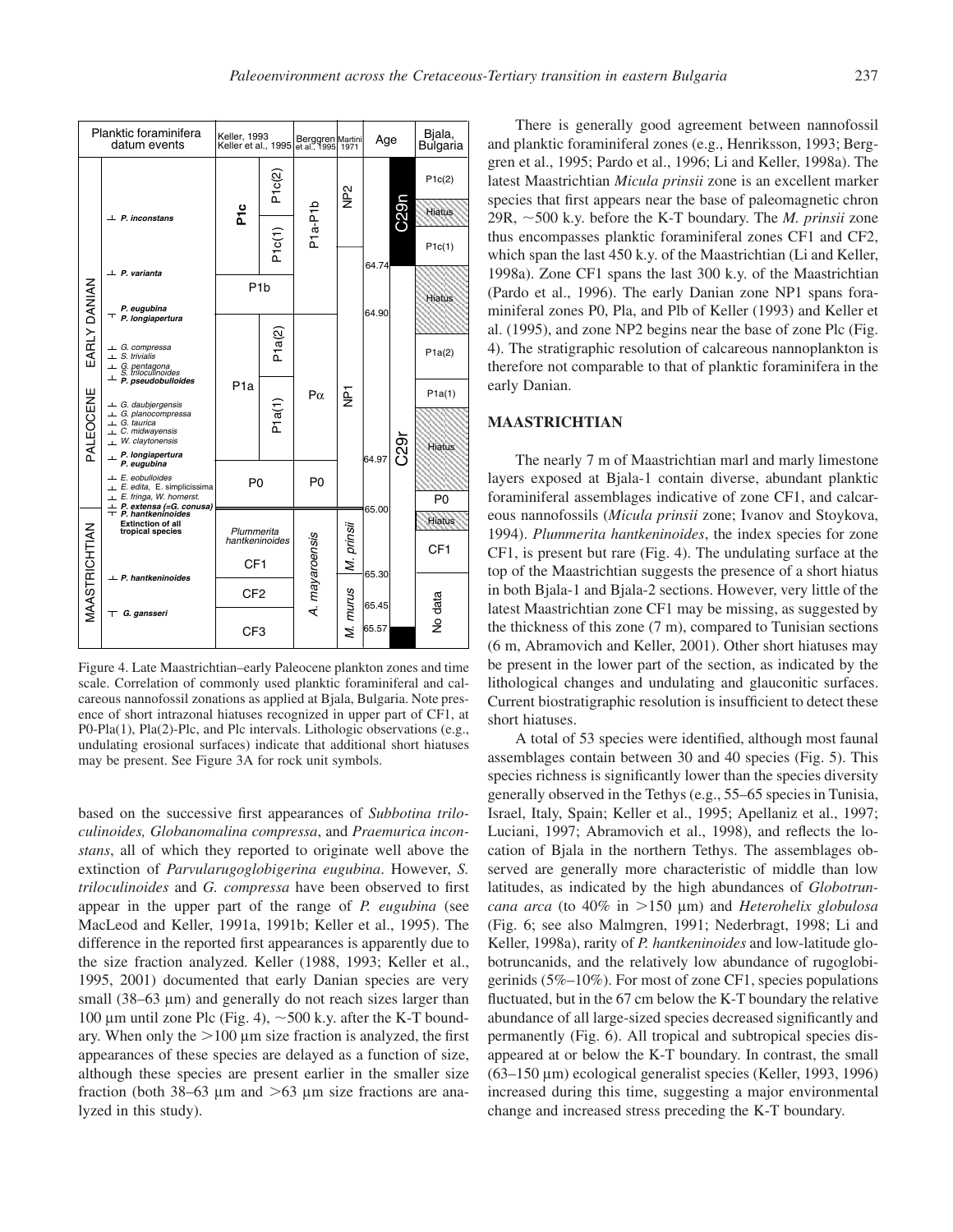

Figure 5. Species richness and biostratigraphic ranges of species across Cretaceous-Tertiary (K-T) boundary at Bjala-1, Bulgaria. Note decreased species richness in upper half of<br>zone CF1, followed by rapid, but variable d Figure 5. Species richness and biostratigraphic ranges of species across Cretaceous-Tertiary (K-T) boundary at Bjala-1, Bulgaria. Note decreased species richness in upper half of zone CF1, followed by rapid, but variable decrease in 67 cm below K-T boundary. Decreased diversity reflects environmental changes and increasing biotic stress that resulted in local species disappearances and migrations. See Figure 3A for rock unit symbols.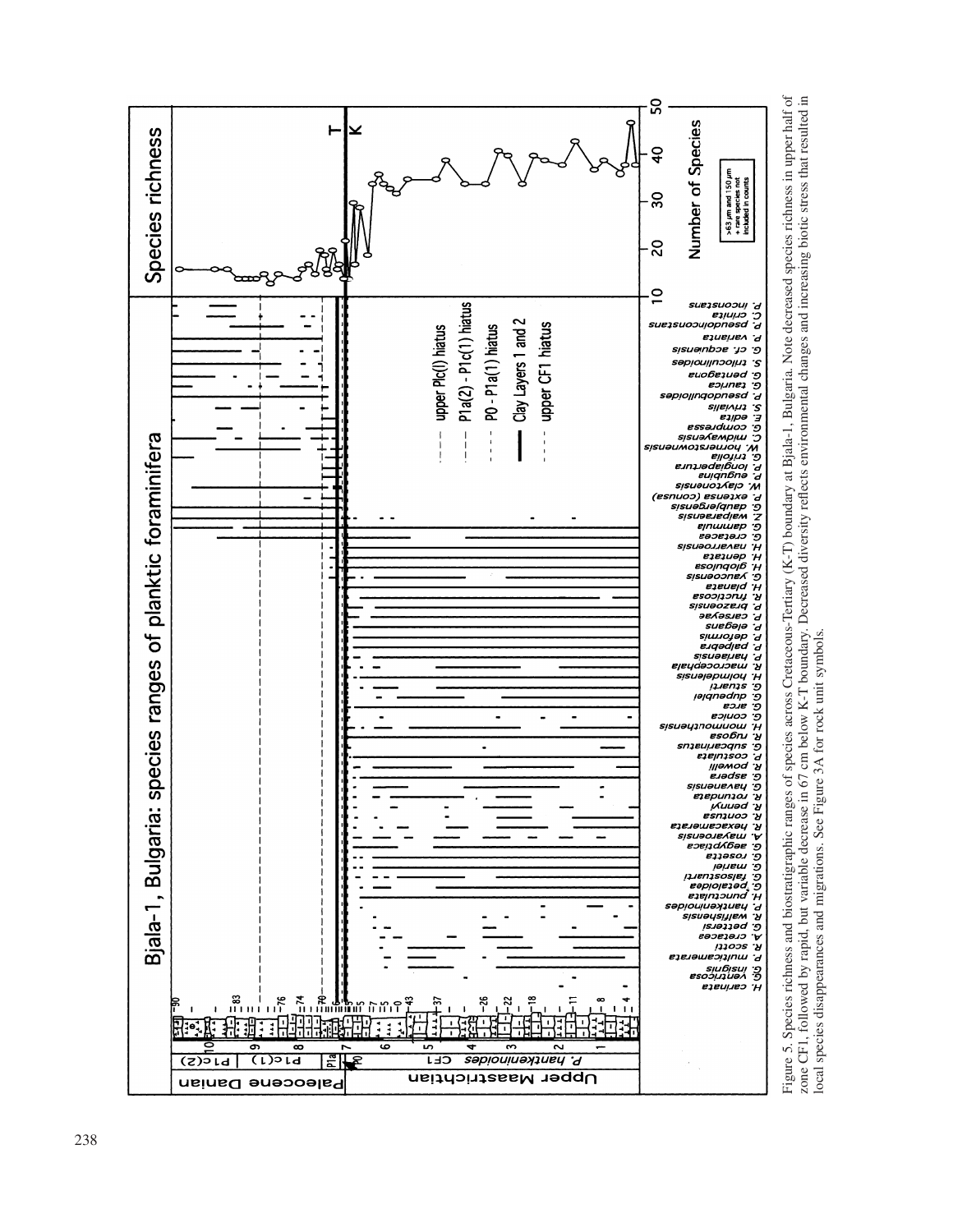

Figure 6. Relative abundance changes in species populations of planktic foraminifera (>150 µm) during last 300 k.y. of Maastrichtian at Bjala-1, Bulgaria. Note high abundance of *Globotruncana arca* and *Heterohelix globulosa*, species that thrived in relatively cool middle latitudes. Major environmental change is indicated by general decrease in all larger sized species in top 67 cm of Maastrichtian interval. See Figure 3A for rock unit symbols.

The most unique aspect of the latest Maastrichtian Bjala-1 fauna is the dominance (60%–80%) of *Guembelitria dammula*, which has not been reported elsewhere (Fig. 7). *Guembelitria dammula* is a very high spired and large triserial species that has a morphology similar to that of the smaller *G. danica*, which is common in northern boreal seas (e.g., Denmark, Kazakstan; Keller et al., 1993; Pardo et al., 1999). *G. dammula* has been observed in late Maastrichtian sediments of Madagascar, which also suggests that this species is endemic to higher latitudes (Abramovich, 2000, written commun.). Quantitative data from other localities are needed before environmental affinities of *G. dammula* can be interpreted.

#### *Species richness*

Species census data provide an estimate of the number of species present in a faunal assemblage. In this study, the species richness of each sample at Bjala-1 is based on three types of records: (1) the number of species present in a count of 250– 300 individuals in the  $>150 \mu m$  size fraction of a random sample split (using a microsplitter), (2) the number of species present in a count of  $250-300$  individuals in the  $>63$  µm size fraction of a random sample split (using a microsplitter), and (3) a careful search of the remaining sample residues of the  $>63$  µm and  $>150$  µm size fractions for rare species that were not observed in either of the two counts. The species richness curve in Figure 5 thus reflects the union of these three species tallies for each sample and therefore is not necessarily the same as the plotted species ranges, which are based on the two counts.

Species richness averaged 40 species in the lower 3.5 m of the Maastrichtian zone CF1, and decreased to an average of 35 species in the upper 3 m (Fig. 5). A major drop in species richness occurred in the top 67 cm of the Maastrichtian, coincident with decreased abundance of large species (Fig. 6). However, species variability is high (14–30 species) in this interval and suggests that at least part of the decrease is due to preservation bias. Thin sections from this interval show the presence of impoverished species assemblages dominated by small (63– 150 µm) ecological generalists (e.g., small biserial species and guembelitria), similar to those observed in the  $>63 \mu m$  faunal counts, whereas species with larger morphologies ( $>150 \mu m$ ) are generally few to rare (e.g., globotruncanids, rugoglobigerinids, and large heterohelicids). This suggests that a significant faunal change occurred prior to the K-T boundary that differentially affected more specialized large species, leading to decreased populations, whereas the inferred ecological generalist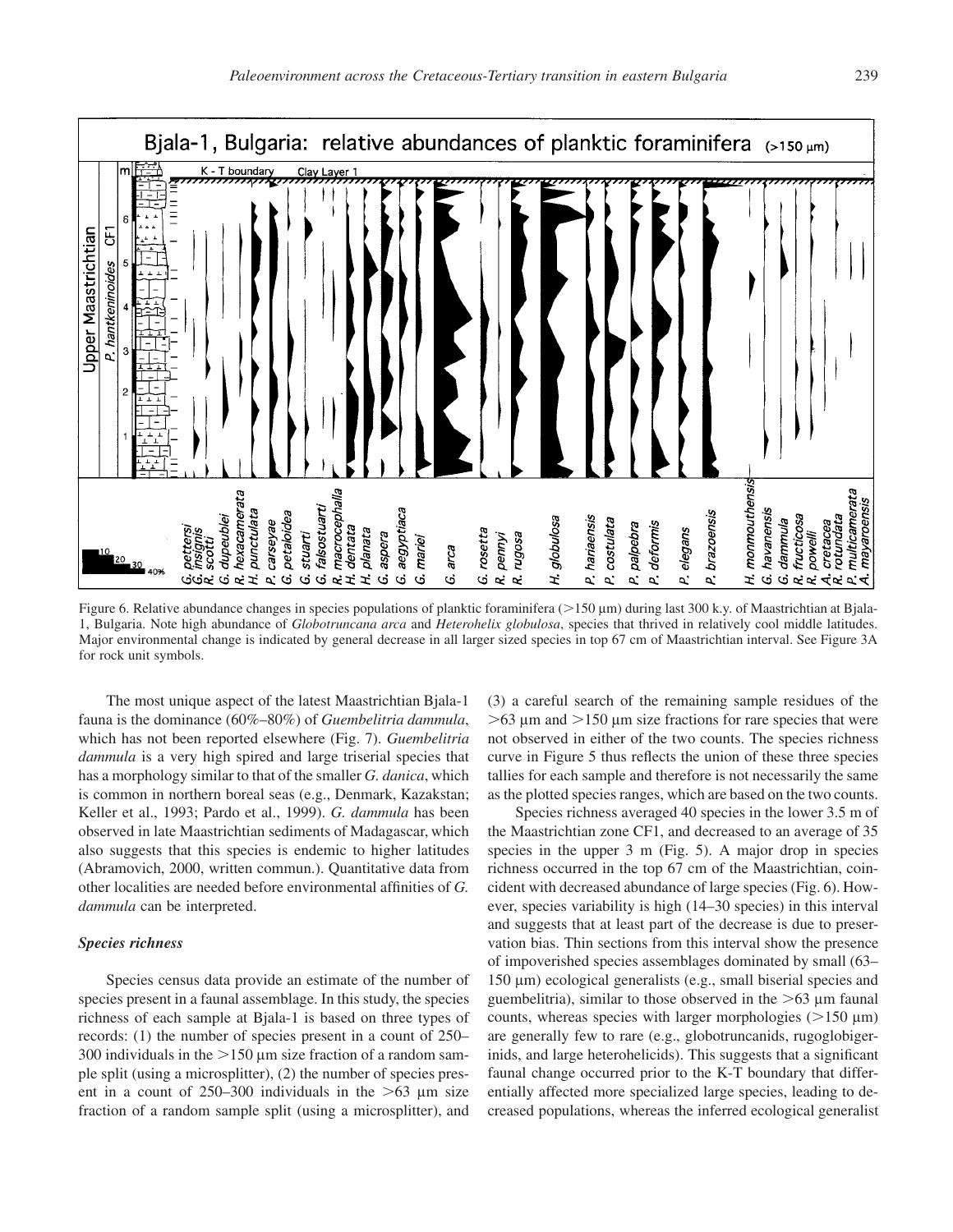

Figure 7. Relative abundance changes in species populations of planktic foraminifera in  $>63 \mu m$  size fraction across Cretaceous-Tertiary (K-T) boundary at Bjala-1, Bulgaria. Note that this size fraction contains only ecological generalists, many of which are known to be K-T survivors. What is unique to Bulgaria is dominance of triserial species *Guembelitria dammula* in late Maastrichtian. Ecological generalists thrived during biotic crisis that led to terminal decline of larger sized planktic foraminifera at end of Maastrichtian. Abrupt faunal changes in early Danian mark hiatuses. See Figure 3A for rock unit symbols.

species remained unaffected or thrived. The high species richness variability in this interval may reflect local species disappearances and reappearances due to migration from the Tethys during climate fluctuations.

# **K-T BOUNDARY**

At Bjala-1, the K-T boundary clay consists of a 2–3-cmthick clay layer (labeled clay layer 1) that contains a 6.1 ppb Ir enrichment (Preisinger et al., 1993a). This clay layer 1 contains a planktic foraminiferal assemblage dominated by *Guembelitria* (75% *G. dammula*) and common small biserial Maastrichtian species (*Heterohelix globulosa, H. dentata, H. navarroensis*, and *H. planata*, Fig. 8). A few large and possibly reworked Maastrichtian species are also present. Rögl et al. (1996) reported the first occurrence of Danian species *Woodringina hornerstownensis, W. claytonensis*, and *Globoconusa predaubjer-* *gensis* 2 cm above the base of the clay layer. In the overlying marly limestone layer, we observed abundant very small Danian planktic foraminifera, including *Parvularugoglobigerina extensa* (formerly *Globoconusa conusa), Globoconusa daubjergensis, G. predaubjergensis, Woodringina claytonensis, W. hornerstownensis*, abundant *Guembelitria dammula*, and *Parvularugoglobigerina eugubina* and *P. longiapertura*, the index species for the early Danian zone Pla (Figs. 4 and 8). However, the simultaneous first appearance of these species immediately above clay layer 1 indicates an interval of nondeposition or a short hiatus between the clay and overlying marly limestone (zone P0-Pla[l]); most of the lower part of zone Pla (*P. eugubina* zone) missing. A hiatus is also suggested by the abrupt lithologic change from clay to marly limestone with undulating surface.

Only one clay layer was observed at the nearby Bjala-2 section. This clay layer represents the boundary clay, as indicated by the presence of an Ir anomaly of 2.03 ppb. As at Bjala-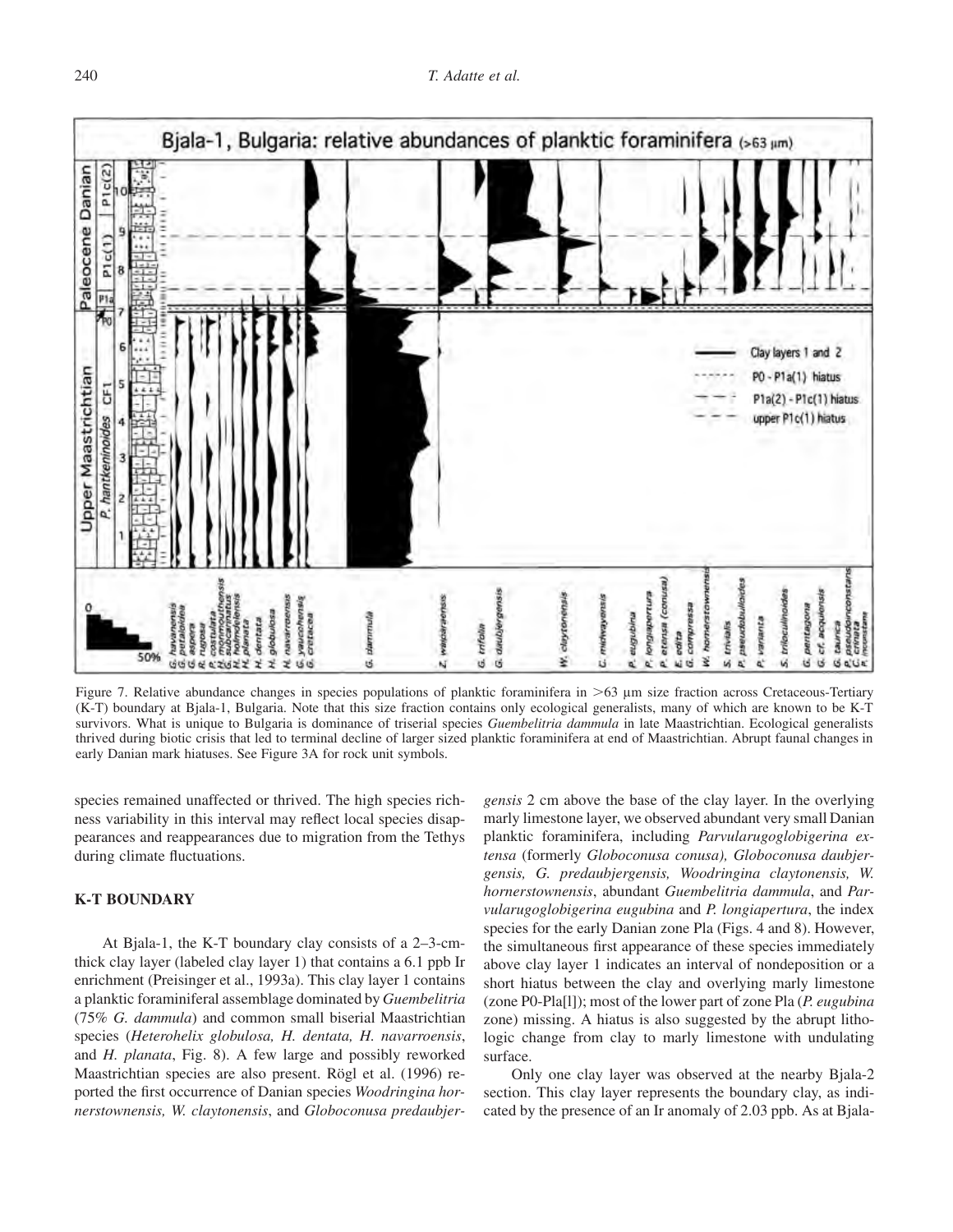

Figure 8. Details of relative abundance changes in planktic foraminifera across Cretaceous-Tertiary (K-T) boundary at Bjala-1, Bulgaria, in 63 lm size fraction. Note dominance of *Guembelitria dammula* and its decreased abundance in early Danian, and unusually high abundance of *Heterohelix navarroensis* in early Danian. First appearance of eight new Danian species above boundary clay layer marks hiatus; most of lower part of *P. eugubina* zone, or Pla(1) is missing. Note also that second clay layer in upper part of *P. eugubina* zone, or Pla(2), also marks hiatus, as indicated by abrupt disappearance of *P. eugubina* and *P. longiapertura*, and lithological change and undulating erosional surface. See Figure 3A for rock unit symbols.

1, this clay layer contains small Maastrichtian heterohelicids, guembelitrids, and hedbergellids, as well as rare reworked globotruncanids and rugoglobigerinids; however, it contains no Danian species. The first Danian species are observed in the overlying marl, which contains a well-developed early Danian assemblage with specimens predominantly in the  $>63 \mu m$  size fraction. The assemblage includes *P. eugubina, P. longiapertura, G. conusa, G. daujergensis, G. dammula, G. cretacea, P. pseudobulloides*, and *C. midwayensis*. This species assemblage and the relatively large size of the specimens indicate zone Pla(2) (upper part of *P. eugubina* zone). Zone Pla(1) is characterized by generally smaller size  $(>63 \mu m)$  and absence of *P. pseudobulloides*. Thus at Bjala-2, biostratigraphy indicates that an early Danian hiatus spans the interval from the boundary clay to Pla(2).

# **DANIAN**

A second clay, clay layer 2, is present in the early Danian zone Pla of Bjala-1. This clay layer, separated from the boundary clay by thin limestone and marl layers (Fig. 3A), contains small Ir  $(0.22$  ppb), Ru  $(0.30$  ppb), and Rh  $(0.13$  ppb) anomalies and a larger Pd anomaly (1.34 ppb). Although this clay layer was not mentioned by Preisinger et al. (1993a, 1993b), it is clearly visible in their photo of the section. The small Ir and Co anomalies noted by Preisinger et al. (1993a) are present in the marly limestone layer between the two clay layers (A. Preisinger, 2000, personal commun.). The lithology, biostratigraphy, and geochemistry of these two clay layers indicate that they are separate depositional events.

In clay layer 2, *G. compressa, Chiloguembelina midwayensis*, and *Eoglobigerina edita* first appear, followed by *Parasubbotina pseudobulloides, Subbotina trivialis*, and *G. taurica* (Fig. 8). This assemblage marks the upper part of the *P. eugubina* zone or Pla(2). Early Danian planktic foraminifera are more abundant and larger than in the interval below, particularly *P. longiapertura* and *P. eugubina*, whereas *Guembelitria dammula* decreased. These abundance and test size changes are characteristics of the upper part of the *P. eugubina* zone or Pla(2). A short hiatus is suggested by this abrupt faunal and lithological change from clay to limestone.

The Pla(2) assemblage continued for 27 cm (sample 70), where the Pla index species *P. eugubina* and *P. longiapertura* disappeared coincident with the first appearance of *G. penta-*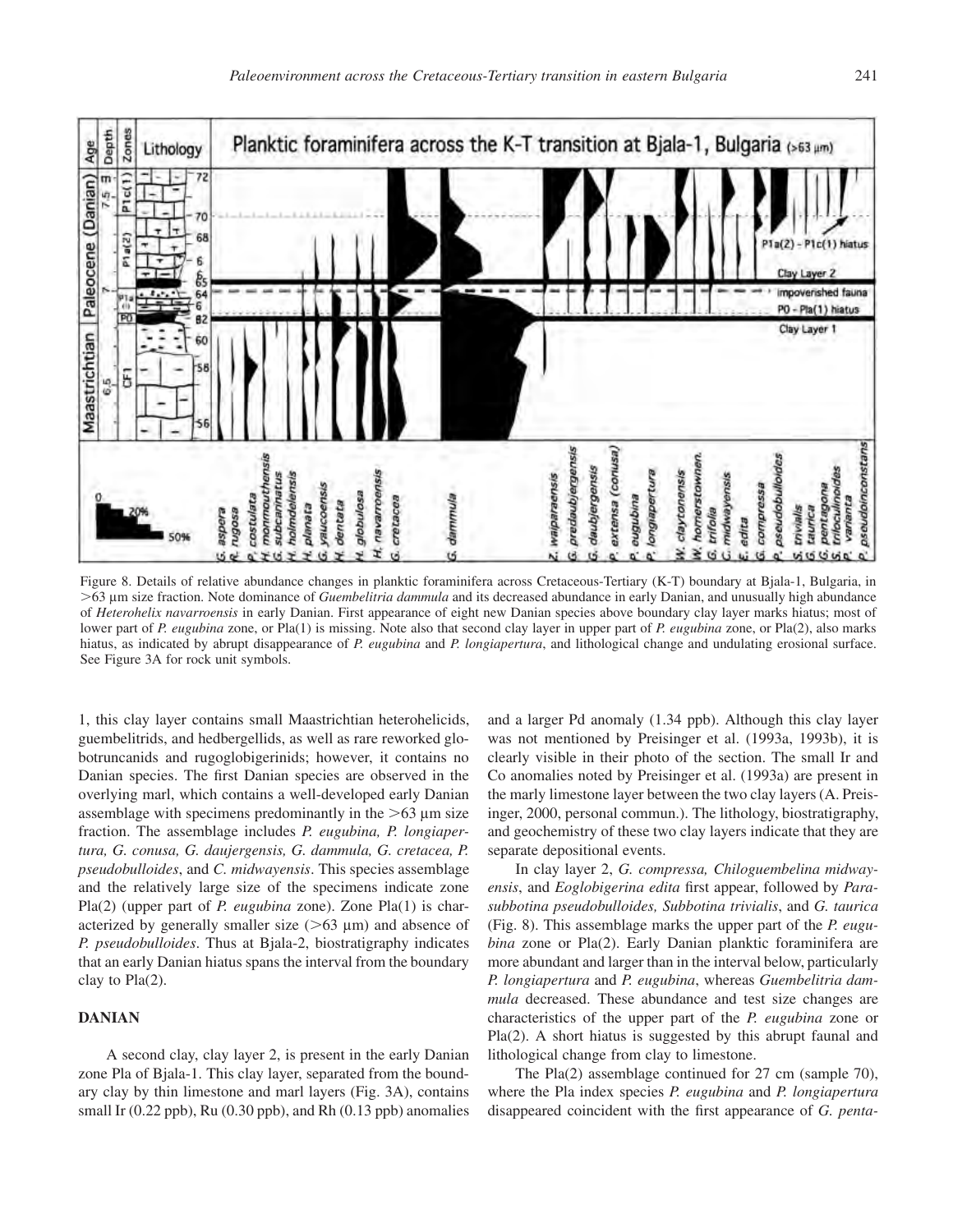*gona, Subbotina triloculinoides*, and the Plc index species *Parasubbotina varianta* (Fig. 8). The juxtaposition of the Pla and Plc index species suggests another condensed interval or short hiatus. The abrupt faunal change at this interval is also evident in the decreased relative abundance in triserial species (*G. cretacea, G. dammula*) and subsequent increased abundance in biserial species (*Zeauvigerina waiparaensis, Woodringina claytonensis, Chiloguembelina midwayensis*), as well as *G. daubjergensis G. compressa*, and *P. pseudobulloides* (Figs. 7 and 8). Triserial species continued to decrease in Plc(1), and all biserial and trochospiral species nearly disappeared coincident with the onset of dominant *G. daubjergensis* just below the Plc(1)-Plc(2) boundary, which is marked by the first appearance of *P. inconstans*. An abrupt lithologic change from marl to limestone with an undulating surface marks this faunal change and suggests another short hiatus.

#### *Interpretation*

Planktic foraminiferal biostratigraphy and assemblage changes indicate that the early Danian at Bjala is very condensed and probably underwent significant erosion or intermittent periods of nondeposition at the P0-Pla, Pla-Plc, and Plc(1)- Plc(2) intervals. An incomplete sedimentary record for the Pla zone at Bjala-1 is also suggested by the fact that this zone interval spans only 40 cm, as compared with more than 4 m at El Kef and Elles in Tunisia (Keller, 1988; Karoui-Yakoub et al., 2001). Hiatuses are frequently observed in early Danian sections at these stratigraphic intervals in marine sections (MacLeod and Keller, 1991a, 1991b; Keller and Stinnesbeck, 1996).

Previous workers have argued that eastern Bulgaria has one of the most continuous sediment records across the K-T transition (Preisinger et al., 1993a, 1993b; Ivanov and Stoykova, 1994; Rögl et al., 1996). Our study indicates that these sections are far from complete. However, because each hiatus spans less than a biozone, they cannot be detected by biostratigraphy alone, and that is probably why they were not been detected earlier. In this study, the hiatuses were recognized by field observations (e.g., lithological changes, erosional surfaces, bioturbation), high-resolution sampling, and quantitative faunal analysis. In earlier studies, Ivanov and Stoykova (1994) considered the Bjala-1 (their Bjala 2b) section complete on the basis of the presence of early Danian calcareous nannofossil zones. However, because nannofossil zone NP1 corresponds to planktic foraminiferal zones P0, Pla(1), Pla(2), and Plb, and zone NP2 encompasses more than  $Pic(1)$  and  $Pic(2)$  (Fig. 4), the short early Danian hiatuses within these intervals could not be detected by nannofossil biostratigraphy. Preisinger et al. (1993a, 1993b) and Ivanov and Stoykova (1994) cited the presence of *Braarudosphaera* and *Thoracosphaera* blooms in the limestone immediately above the K-T boundary clay as evidence for continuous sedimentation. However, these blooms are not restricted to the basal Danian, but are characteristic of the

early Danian zones Pla(1)-Plc(1) (Keller and v. Salis Perch-Nielsen, 1995; Keller et al., 2001).

# **MINERALOGY**

#### *Bulk rock*

In the Bjala-1 section, sediments are generally dominated by calcite (50%–75%), phyllosilicates (10%–40%), and quartz (8%–20%), and there are sporadic occurrences of K-feldspar  $(0\%-3\%)$  and plagioclase  $(0\%-2\%)$ , Fig. 9). The first 4.5 m of the analyzed uppermost Maastrichtian do not show significant fluctuations in the bulk-rock composition. With the exception of sample BJ3, plagioclase (low albite) averaged 2%. In the top 2 m of the Maastrichtian, calcite shows an overall increase from a mean value of 70% to 80%. These data suggest a brief period of proportionally higher calcite at the top of zone CF1,  $\sim$ 100 k.y. prior to the K-T boundary.

At the K-T boundary, calcite content dropped abruptly from 78% to 3% and detrital influx increased (Fig. 9). Immediately above the clay layer, calcite content increased to pre-K-T values (80%). In complete K-T transitions, calcite content remained low from zone P0 through at least the lower part of zone Plb (e.g., Zachos et al., 1989; Keller and Lindinger, 1989). The rapid return to higher values at Bjala-1 may reflect the hiatus at the P0-Pla(1) boundary that is recognized by abrupt changes in lithology and planktic foraminiferal assemblages. Calcite also decreased (from 84% to 66%) in the second clay layer and at the base of zone Plc (from 91% to 72%). These intervals coincide with increased detrital influx, abrupt changes in lithology, and faunal assemblages that mark short hiatuses. In the overlying marly limestone, calcite increased to 80%– 87%, then decreased gradually to 55%–60%: at the same time, detrital minerals, such as quartz (10%–15%), phyllosilicates  $(20\%-30\%)$ , and plagioclase  $(2\%-3\%)$  increased. This enhanced detrital influx prevailed into zone Pld  $(>20\%)$  and reflects increased erosion due to tectonic activity in the area.

#### **CLAY MINERALS**

At Bjala-1, the main clay phases are smectite, illite, chlorite, and kaolinite. Random illite-smectite mixed layers (I/S) with a high percentage of smectite layers and smectite are the predominant clay minerals. We refer to I/S with a high percentage of smectite layers (85%) as smectite (Fig. 10). The constant presence of smectite throughout the section indicates the absence of a strong diagenetic overprint due to burial. The smectite presence implies that the clay minerals are not transformed, and therefore are mostly of detrital origin, and reflect local uplift and/or variations in weathering processes and soil formation in the bordering continental areas (Chamley, 1989; Weaver, 1989). Two types of smectite are present in the Bjala sediments: (1) an almost pure Mg smectite, crystallized and characterized by a high percentage of expandable layers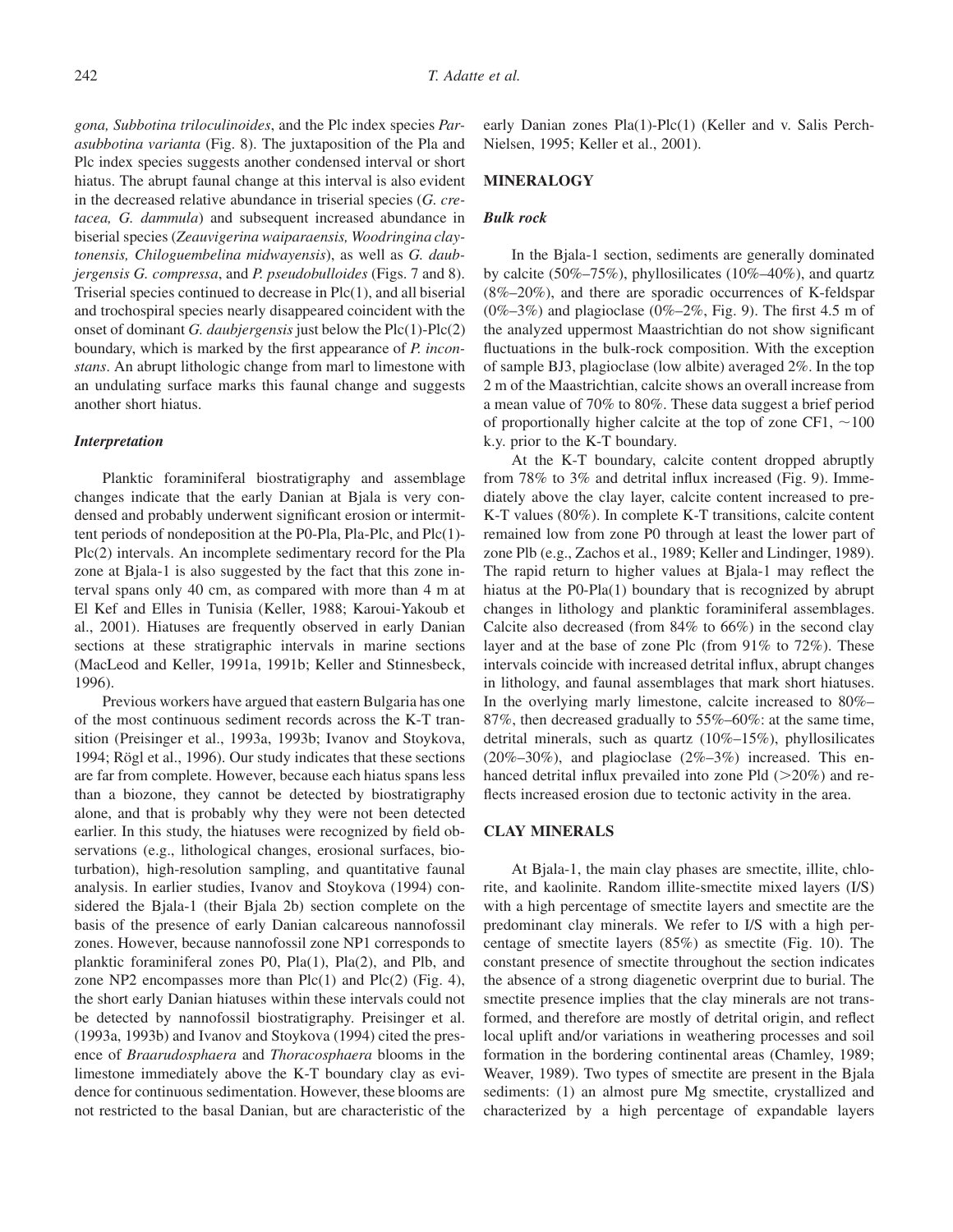





Figure 9. Bulk-rock composition at Bjala-1, Bulgaria. Note that detritus includes quartz, plagioclase, and phyllosilicates. Dominant sedimentary components are calcite and phyllosilicates with minor influx of quartz and plagioclase. Gradually increasing calcite/detritus ratio in upper part of CF1 is followed by decrease just below Cretaceous-Tertiary (K-T) boundary that suggests enhanced erosion and possible hiatus. Note that calcite is abundant directly above zone P0, contrary to more complete K-T sections (e.g., El Kef, Tunisia), and indicates presence of hiatus. See Figure 3A for rock unit symbols.

 $(>=95\%)$ , and (2) a chemically more variable smectite characterized by broader XRD peaks and a lower percent of expandable layers (<80%). Environmental scanning electron microscope (ESEM) and energy dispersive X-ray (EDX) analyses of the type 1 (sample 65 from clay layer 2) reveal a weblike morphology and show that the major element is a typical Mg smectite (Si, Al, Mg, with minor Fe and K). Type 2 smectite is characterized by higher Al and K contents (sample 62 from K-T clay layer 1). The Mg smectite may be derived from a volcanic precursor (Elliot et al., 1989; Elliot, 1993), whereas smectite type 2 may be derived from alteration of soils under temperate to semiarid climate conditions (Gaucher, 1981; Hillier, 1995). Cool annual temperatures, low precipitation, and a short time for soil evolution restrict weathering and enhance the direct flux of illite and chlorite eroded from parent rocks. Note that detrital smectite in marine sediments increases during sealevel highstand periods, whereas chlorite, mica, and kaolinite increase during lowstand periods.

Smectite is abundant at the base of the section (80%), but decreased gradually to 60% by 3.5 m and increased to 80% by

6 m (Fig. 10). Rhythmic alternations between marl and marly limestone layers coincide with discrete, but repeated, changes in clay mineral assemblages. Marly limestones contain slightly increased smectite and decreased illite and chlorite (Fig. 10). The overall evolution of the clay mineral assemblages can be shown by the smectite/chlorite  $+$  illite (S/IC) ratio, which confirms the trends indicated by the bulk calcite/detritus ratio.

## *Interpretation*

The S/IC ratio and the presence of kaolinite in the lower half of the Maastrichtian interval (Fig. 9) indicate enhanced erosion (due to low sea level and/or tectonic activity) under relatively warm and humid conditions. More temperate and arid conditions and possibly higher sea level prevailed shortly before (1–2 m below) the K-T boundary. The sharp decrease in the S/IC ratio near the top of the Maastrichtian marks a lower sea level and increased detrital input under cool and arid conditions (abundant illite and chlorite) that culminated in the boundary clay layer 1. Above the K-T boundary, the increased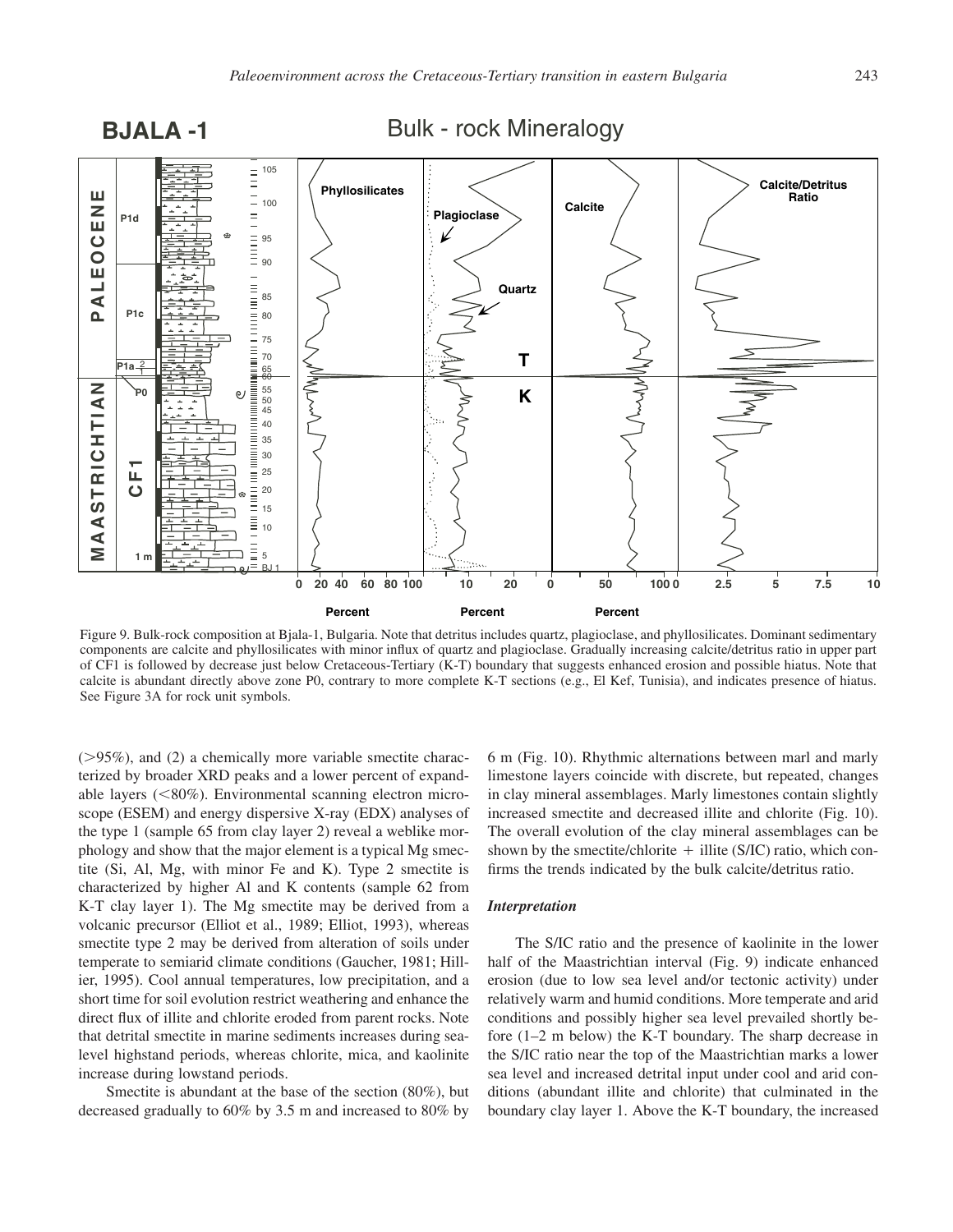

and reflect overall temperate-cool to and conditions. Minor amounts of kaolinite in lower part of zone CF1 may indicate episodes of slightly warmer and humid conditions. Sharp<br>decrease in smectite/chlorite + illite (S/IC) Figure 10. Clay mineral composition (relative percent) and smectite/mica + chlorite ratio (counts by seconds). Note that smectite is most abundant, followed by illite and chlorite, Figure 10. Clay mineral composition (relative percent) and smectite/mica chlorite ratio (counts by seconds). Note that smectite is most abundant, followed by illite and chlorite, and reflect overall temperate-cool to arid conditions. Minor amounts of kaolinite in lower part of zone CF1 may indicate episodes of slightly warmer and humid conditions. Sharp decrease in smectite/chlorite + illite (S/IC) ratio near top of Maastrichtian marks lower sea level and increased detrital input under cool-arid conditions (abundant illite and chlorite) that culminated in boundary clay layer 1. Similar decrease in S/IC ratio is observed in lower Plc zone. See Figure 3A for rock unit symbols.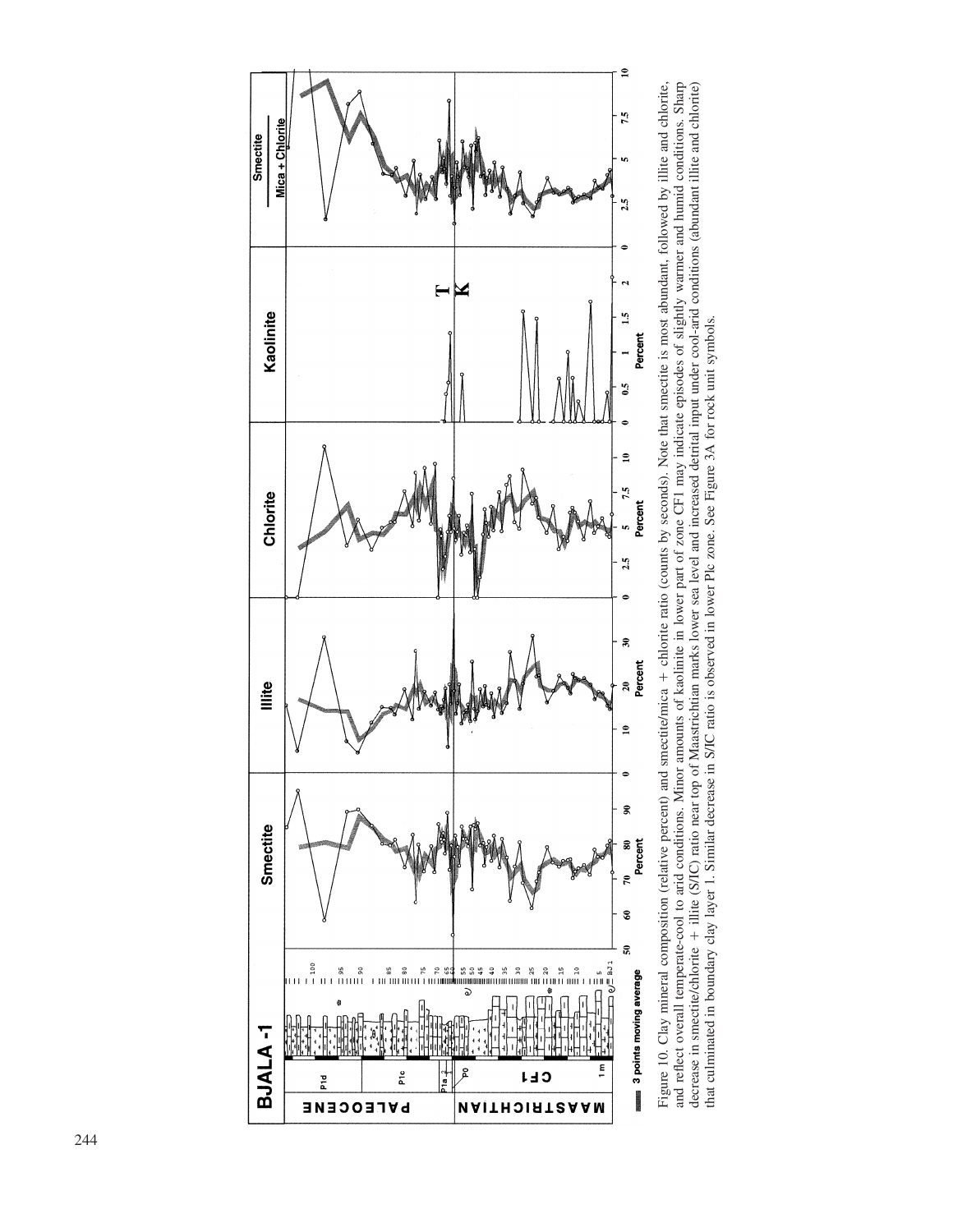S/IC values in clay layer 2 could be due to deposition during a time of high sea level with increasing seasonality, or enhanced alteration of volcanic rocks. At the base of zone Plc, the significantly decreased S/IC and calcite/detritus ratios (Figs. 9 and 10) suggest a sharp sea-level drop. However, the change from a smectite-rich facies to a predominantly illite-chlorite assemblage may be due to increased erosion from a closer source (due to uplift or lower sea level). Beginning in the middle part of zone Plc (Figs. 9 and 10), the detrital input and smectite increased gradually and sediments changed from marl and marly limestone layers to more siliciclastic sediments. This suggests increased tectonic activity in the region, although alteration of volcanic rocks may have contributed to the increased smectite.

# **STABLE ISOTOPES**

During the last 300 k.y. of the Maastrichtian at Bjala-1 (zone CF1), bulk carbonate  $\delta^{13}$ C values narrowly fluctuated (1.9‰–2.3‰) for the first 5 m, and slightly increased in the upper meter of the Maastrichtian. At the K-T boundary, there is a relatively small (0.6‰)  $\delta^{13}$ C negative shift in clay layer 1, and a small 0.2‰ decrease in clay layer 2. The  $\delta^{13}C$  values continued to decrease through the early Danian into zone Plc (Figs. 11 and 12). Assuming that these values are original and that the shape of the curve has not been compromised by hiatuses, the  $\delta^{13}$ C values suggest relatively high productivity during the Maastrichtian zone CF1 with a slight increase prior to the K-T boundary. The unusually small  $(0.6\%)$   $\delta^{13}C$  shift at the K-T boundary, as compared with 2‰–3‰ in low latitudes, indicates that the characteristic productivity crash did not extend to this middle latitude locality. However, productivity appears to have continued to decrease through the early Danian. A similar  $\delta^{13}C$  pattern has been observed in other middle- and high-latitude localities (Keller et al., 1993; Barrera and Keller, 1994).

During the last 300 k.y. of the Maastrichtian at Bjala-1,  $\delta^{18}$ O values fluctuated between  $-2.1\%$  and  $-2.6\%$ , then decreased to a steady  $-2\%$  in the 1.5 m below the K-T boundary (Fig. 11). In the 10 cm below the K-T boundary, the  $\delta^{18}O$  values increased from  $-2\%$  to  $-1.5\%$  in the boundary clay and increased to  $-1.3\%$  in clay layer 2 (Fig. 11). Thereafter,  $\delta^{18}O$ values narrowly fluctuated between  $-1.1\%$  and  $-1.4\%$  in zone Plc(1). Assuming that these  $\delta^{18}$ O trends reflect paleoenvironmental conditions, they suggest a relatively warm but fluctuating climate with increased cooling near the end of the Maastrichtian. Support for rapid cooling coincident with the K-T boundary and continuing into the early Danian is provided by the marked increase in illite and chlorite (e.g., increased detrital influx). These climate trends are consistent with those observed in low and high latitudes (Zachos et al., 1989; Barrera and Keller, 1994).

# **DISCUSSION**

#### *Paleoenvironment*

Planktic foraminiferal assemblages of Bjala-1, eastern Bulgaria, reflect their depositional environment between the Tethys and northern boreal sea and are most similar to middle-latitude assemblages, as indicated by their relatively low species diversity (32–40 species), high abundance of *Globotruncana arca* and *Heterohelix globulosa*, and low abundance of species endemic to low latitudes (Li and Keller, 1998a; Nederbragt, 1998). A strong boreal influence is reflected by the dominance of *Guembelitria dammula*, which has been observed in faunal assemblages from Madagascar (S. Abramovich, 2000, written commun.).

The K-T mass extinction in planktic foraminifera at Bjala is similar to that in low latitudes in that all morphologically complex, large  $(>150 \mu m)$  species disappeared at or before the K-T boundary and only small, morphologically simple species survived (e.g., guembelitrids, heterohelicids, and hedbergellids). However, there are major differences in the patterns of pre-K-T species disappearances. About one-third of the large morphotypes that are known to range up to the K-T boundary in low latitudes disappeared within 1 m below the boundary clay at Bjala-1. Because most of these species are rare, their early disappearance may be partly due to the Signor-Lipps effect, and partly to increasingly unfavorable environmental conditions.

Stable isotope and clay mineral data indicate a cooling climate correlative with the disappearance of tropical and subtropical species. Evidence for late Maastrichtian climate changes were recorded from middle to high latitudes in the Northern and Southern Hemispheres (e.g., Barrera, 1994; Kucera and Malmgren, 1998; Li and Keller, 1998a, 1998b). At DSDP Site 525 in the middle-latitude South Atlantic, a 3–4<sup>o</sup>C climate warming occurred in deep and surface waters between 65.2 and 65.4 Ma, followed by a  $3^{\circ}$ C cooling during the last 100 k.y. of the Maastrichtian (Li and Keller, 1998b). At Bjala-1, this warming may be reflected by high calcite content and the presence of kaolinite in the lower 5 m of zone CF1, the maximum abundance in globotruncanids (43%), and maximum average species richness (40 species). The end-Maastrichtian cooling is reflected by the decreased relative abundances of all larger species ( $>150 \mu m$ ), decreased abundance of globotruncanids (10%–28%), and increased abundance of small (63–150  $\mu$ m) morphologically simple taxa (Figs. 5 and 6), increased detrital minerals, chlorite, and mica at the expense of calcite and smectite, respectively.

#### *Humid Tethys-cool middle latitudes*

Climate and sea-level changes at Bjala can best be interpreted in comparison with clay mineral data from K-T sections of the Tethys and northern middle to high latitudes. Overall,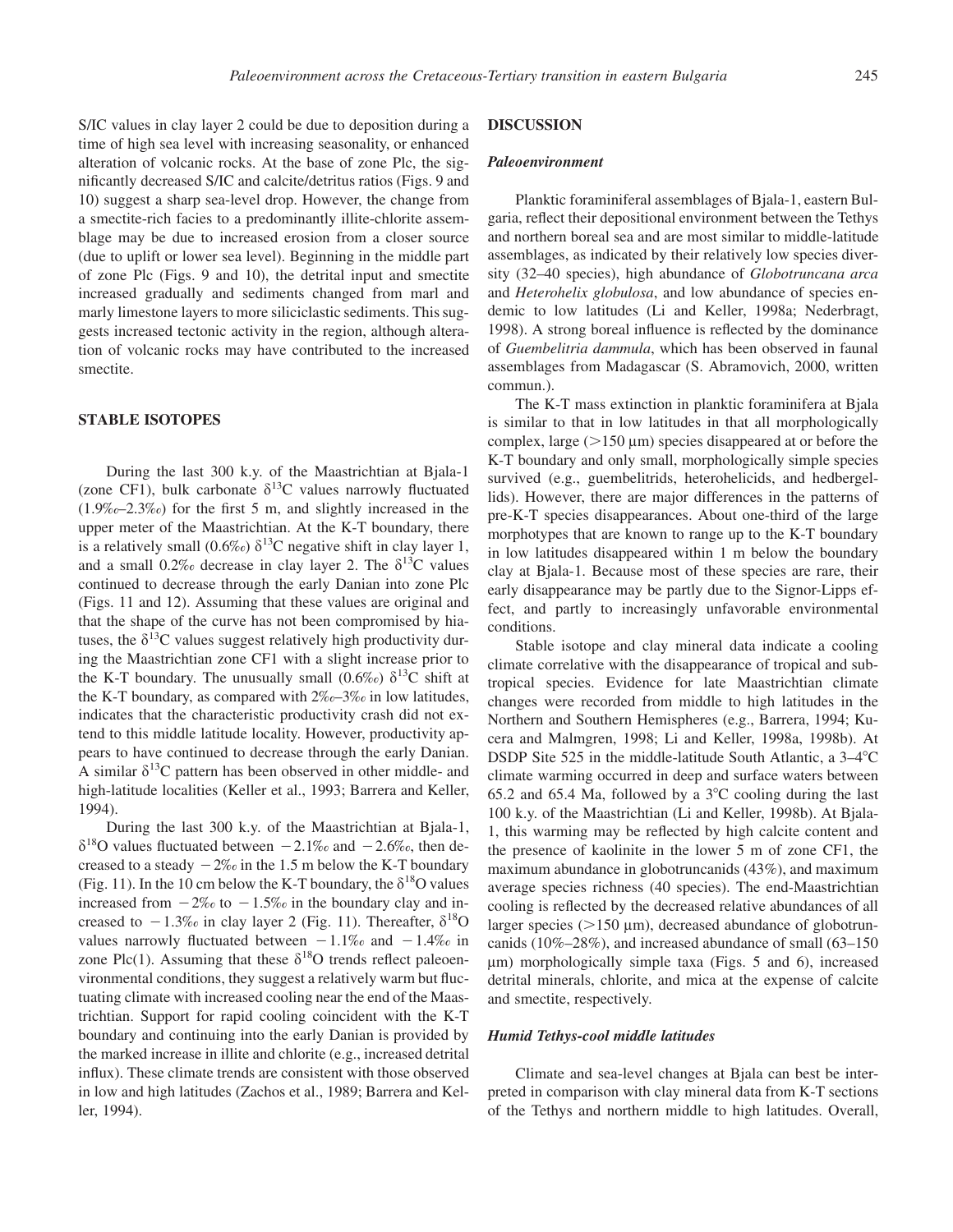



Figure 11. Stable isotope analyses (8<sup>13</sup>C and 8<sup>18</sup>O) of bulk rock at Bjala-1, correlated with *Guembelitria dammula* populations, planktic foraminiferal species richness, and calcite content. Note gradual increase in 8<sup>1</sup> Figure 11. Stable isotope analyses (d13C and d18O) of bulk rock at Bjala-1, correlated with *Guembelitria dammula* populations, planktic foraminiferal species richness, and calcite content. Note gradual increase in  $\delta^{13}$ C values in late Maastrichtian, relatively small (~0.6‰) negative shift at Cretaceous-Tertiary (K-T) boundary, and major decrease in early Danian all suggest long-term changes in productivity and absence of sudden productivity crash at K-T boundary. 8<sup>18</sup>O data indicate that cooling began in latest Maastrichtian (upper part of CF1) and continued across K-T boundary into early Danian. CF1) and continued across K-T boundary into early Danian.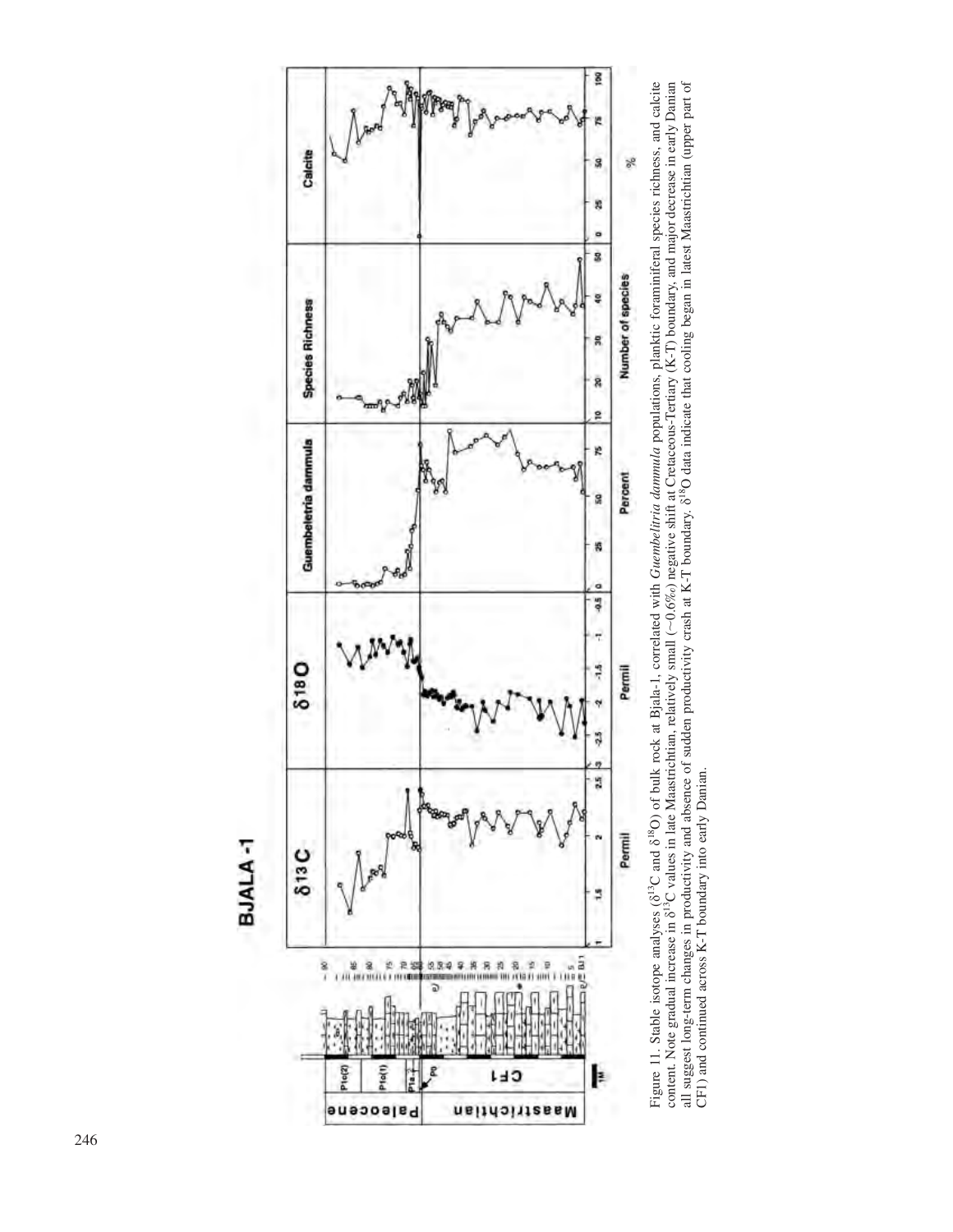

**BJALA-1** 

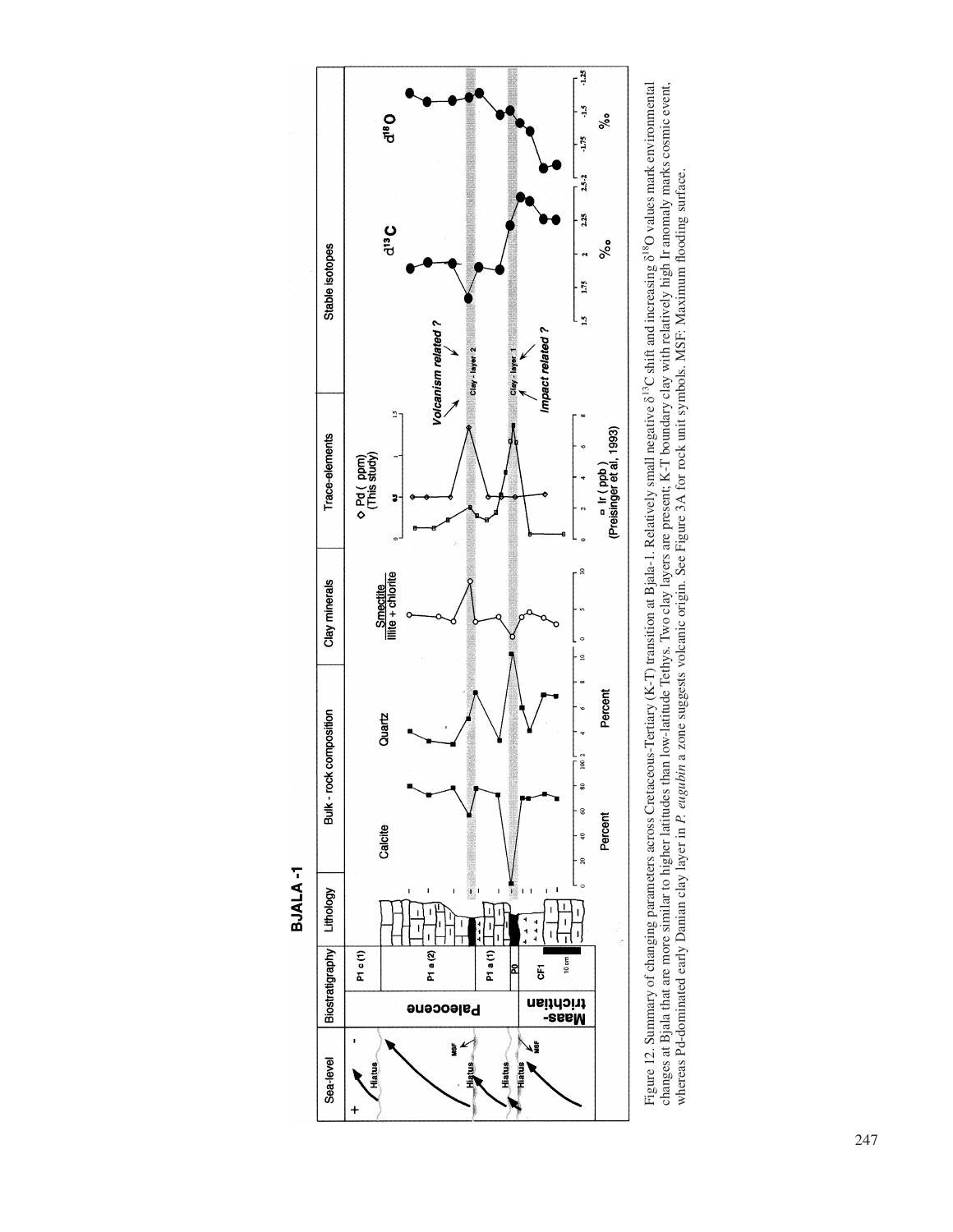these data indicate that the low-latitude Tethys region underwent a time of increased humidity (Chamley, 1989), whereas the middle and higher latitudes underwent cooling (Adatte et al., 2001) coeval with the late Maastrichtian to early Danian climate cooling observed in the oxygen isotope record. For example, in Tunisia kaolinite increased from the late Maastrichtian into the early Danian, reflecting overall increased humidity. Smectite peaked just below the K-T boundary and again near the base of zone Pla and marks sea-level rises linked with drier climatic conditions (Adatte et al., 2001). Throughout the early Danian a series of warm humid periods alternated with seasonal temperate periods in the tropical and subtropical Tethys, from Tunisia to Haiti (Keller et al., 2001). However in higher latitudes, such as the east boreal paratethys of Kazakstan, the predominance of mica and smectite and minor amounts of kaolinite indicate a relatively cool and seasonally variable climate during the late Maaastrichtian and a cooler climate during the earliest Danian (Pardo et al., 1999). Similar cool climatic conditions are also inferred from clay minerals and stable isotopes for the Denmark K-T sections (Elliott, 1989, 1993; Schmitz et al., 1992). The source of the Mg smectite in the boundary clay of Stevns Klint was interpreted as volcanic, deposited under a temperate seasonal climate.

# *Productivity crash limited to low latitudes*

The  $\delta^{13}$ C record across the K-T boundary transition at Bjala-1 is very different from that of coeval records from low latitudes. Global stable isotope records across the K-T boundary in marine sediments show a major negative  $\delta^{13}$ C excursion in surface waters of 2‰–3‰ in low latitudes (Zachos et al., 1989, 1992; Keller and Lindinger, 1989; Hsü and McKenzie, 1990), but only 0.5‰–1.0‰ in middle to high latitudes, such as Denmark, Kazakhstan (Schmitz et al., 1992; Keller et al., 1993; Oberhänsli et al., 1998), and DSDP Sites 738, 690, and 527 (Shackleton et al., 1994; Barrera and Keller, 1994). In low latitudes, low  $\delta^{13}$ C values persisted through zones Pla and Plb; recovery is recorded in Plc,  $\sim$  500 k.y. after the K-T boundary (Keller, 1988; D'Hondt et al., 1996). However, in middle to high latitudes  $\delta^{13}$ C values continued to decrease through zones Pla and Plb and to the base of zone Plc (Fig. 11). This decreasing  $\delta^{13}$ C effect into higher latitudes indicates that the productivity crash was highest in low latitudes and diminished into higher latitudes. This latitudinal difference in surface productivity is likely due to increased upwelling and proximity to a deep-water source in higher latitudes, which may also explain the high rate of species survivorship. The Bjala-1 section defines the productivity crash in the Tethys ocean as south of  $\sim$ 30°N (Fig. 1), in agreement with the conclusion reached by Pardo et al. (1999) based on a summary of faunal assemblages.

## *Multiple events*

Bjala-1 also differs from most other K-T boundary sequences in that it has two clay layers. A single clay layer generally enriched in iridium of cosmic origin characterizes the K-T boundary globally. At Bjala-1 and Bjala-2, the K-T boundary has Ir anomalies of 6.1 ppb and 2.3 ppb, respectively, and coincides with the mass extinction in planktic foraminifera. However, there is a second clay layer stratigraphically within the upper part of zone Pla (*P. eugubina*). This clay layer has a high of Mg smectite content, a small iridium enrichment  $(0.22)$ ppb), a major enrichment in palladium (Pd, 1.34 ppb), and anomalies in Ru (0.30 ppb) and Rh (0.13 ppb, Fig. 11). These PGE anomalies suggest a probable volcanic source for this early Danian event. Volcanic rocks in Bulgaria are of Santonian and early Campanian age. However, volcanism related to the Balkan tectonic activity occurred in the early Paleocene in northern Turkey and in Georgia (Senel, 1991; Tzankov and Burchfiel, 1993).

A second event in the early Danian zone Pla with similar PGE anomalies has been documented in a number of sections, including Haiti (Stinnesbeck et al., 2000; Keller et al., 2001; Stueben et al., this volume), Guatemala (Fourcade et al., 1998; Keller and Stinnesbeck, 1999), and Mexico (W. Stinnesbeck, 2000, written commun.). The origin of this second event is still speculative. In Haiti, the PGE anomaly is present in a clayey layer rich in Fe, and has a basalt-like pattern, suggesting a volcanic source (Stinnesbeck et al., 2000; Stueben et al., this volume). In Mexico, a small Ir anomaly of 0.5 ppb correlates with the highest Pt content  $(1.7 \text{ ng/g}^{-1})$  and minor enrichments of Rh and Pd. The Pt/Ir ratio is nearly chondritic and suggests a cosmic origin (Stinnesbeck 2000, written commun.). Thus there is evidence of a cosmic event and a volcanic event in the early Danian zone Pla. These data suggest that, in addition to the K-T boundary event, at least one and possibly two major events resulting in PGE anomalies occurred in the early Danian Pla (*P. eugubina*) zone. Further studies are needed to determine the origin and nature of these events.

# **CONCLUSIONS**

The K-T sections at Bjala, Bulgaria, provide critical information that help define the extent and distribution of the environmental effects and the K-T boundary mass extinction across latitudes.

1. The K-T mass extinction in planktic foraminifera at Bjala is similar to that in low latitudes in that all morphologically complex, large  $(>150 \mu m)$  species disappeared at or before the K-T boundary. However, Bjala differs in its pre-K-T decreased species richness, decreased abundance of all low-latitude species, and increased abundance of ecological generalists, all of which suggest unfavorable environmental conditions.

2. Clay mineral data indicate that the low-latitude Tethys region underwent a time of increased humidity during the late Maastrichtian, whereas the middle and higher latitudes under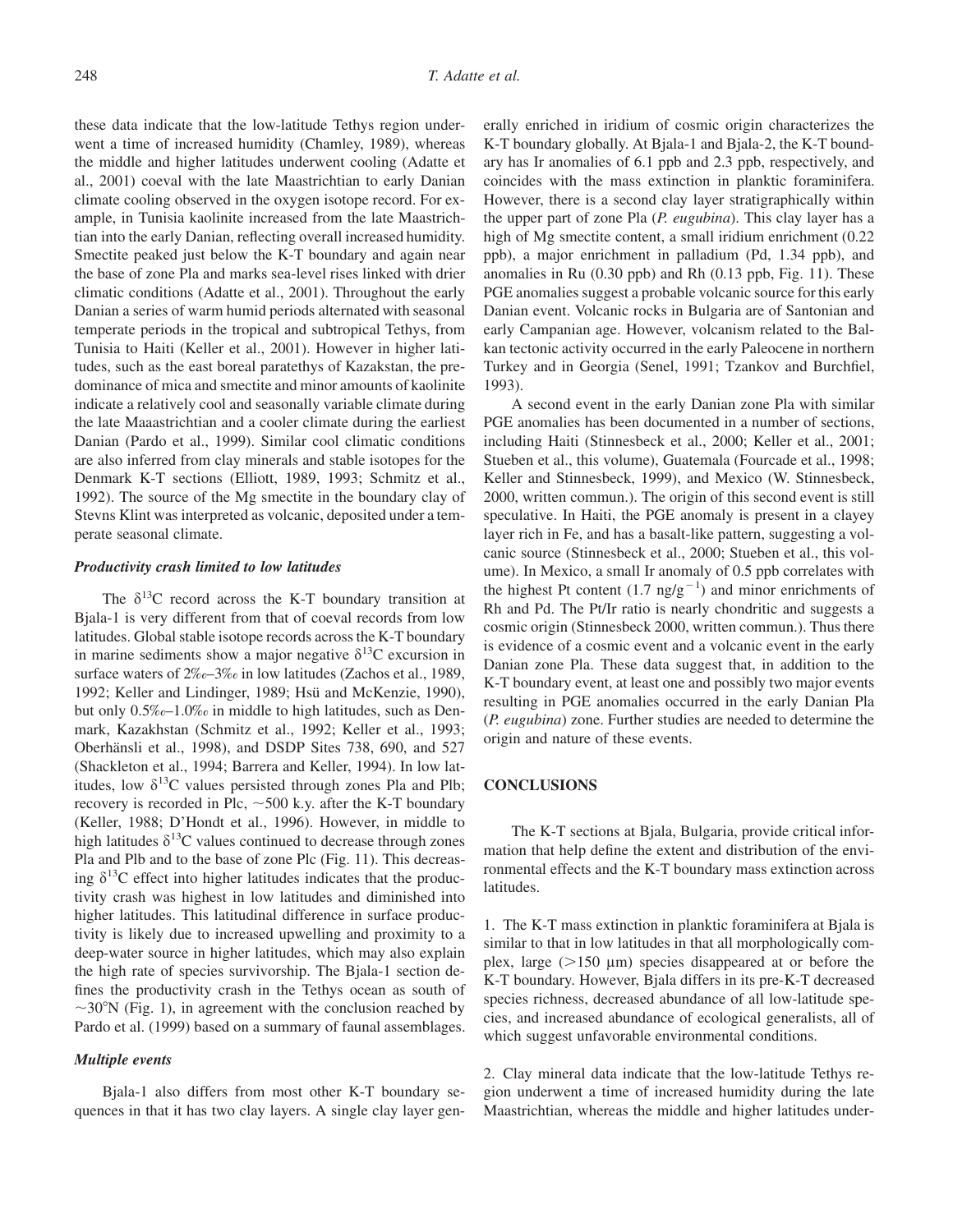went cooling. Temperate to cool conditions prevailed across latitudes during the early Danian.

3. Oxygen isotope data indicate that climate cooling occurred during the last 100 k.y. of the Maastrichtian and accelerated across the K-T boundary, with generally cool climate across latitudes in the early Danian.

4. There is a decreasing  $\delta^{13}$ C effect into higher latitudes across the K-T boundary, which indicates that the productivity crash was highest in low latitudes and diminished into higher latitudes. This latitudinal difference in surface productivity is likely due to increased upwelling and proximity to a deep-water source in higher latitudes, which may also explain the possibly high rates of species survivorship in these regions.

5. There are two clay layers with PGE anomalies at Bjala-1 that suggest multiple events. Clay layer 1 marks the K-T boundary and contains an Ir anomaly of 6.1 ppb. Clay layer 2 is in the early Danian *P. eugubina* (Pla) zone and contains a small Ir anomaly, and a major Pd anomaly that suggests a volcanic origin.

## **ACKNOWLEDGMENTS**

We thank A. Preisinger for long discussions and M. Kucera and K. MacLeod for many helpful comments and suggestions. This study was supported by Binational Science Foundation grant 1954059 (Keller), Deutsche Forschungsgemeinschaft grants Sti 128/2-3 and Sti 128/2-4 (Stinnesbeck) and  $STÜ169/21-2$  (Stüben), and the Swiss National Fund grant 8220-028367 (Adatte).

# **REFERENCES CITED**

- Abramovich, S., Almogi-Labin, A., and Benjamini, C., 1998, Decline of the Maastrichtian pelagic ecosystem based on planktic Foraminiferal assemblage change: Implication for the terminal Cretaceous faunal crisis: Geology, v. 26, p. 63–66.
- Abramovich, S., and Keller, G., 2001, High stress upper Maastrichtian Paleoenvironment: Inference from planktic foraminifera in Tunisia: Palaeogeography, Palaeoclimatology, Palaeoeology (in press).
- Adatte, T., Stinnesbeck, W., and Keller, G., 1996, Lithostratigraphic and mineralogic correlations of near K/T boundary clastic sediments in northeastern Mexico: Implications for origin and nature of deposition: Geological Society of America Special Paper 307, p. 211–226.
- Adatte, T., Keller, G., and Stinnesbeck, W., 2001, Late Cretaceous to Early Paleocene climate and sea-level fluctuations: The Tunisian record Palaeogeography, Palaeoclimatology, Palaeoeology (in press).
- Apellaniz, E., Baceta, J. I., Bernaola-Bilbao, G., Nunez-Betelu, K., Orue-Etxebarria, X., Payros, A., Pujalte, V., Robin, E., Rocchia, R., 1997, Analysis of uppermost Cretaceous-lowermost Tertiary hemipelagic successions in the Basque Country (western Pyrenees): Evidence for a sudden extinction of more than half planktic foraminifer species at the K/T boundary: Bulletin de la Société Géologique de France, v. 168, p. 783–793.
- Barrera, E., 1994, Global environmental changes preceding the Cretaceous-Tertiary boundary-early-late Maastrichtian transition: Geology, v. 22, p. 877–880. Barrera, E., and Keller, G., 1999, Foraminiferal stable isotope evidence for gradual decrease of marine productivity and Cretaceous spe-

cies survivorship in the earliest Danian: Paleoceanography, v.5, p. 867– 890.

- Barrera, E., and Keller, G., 1994, Productivity across the Cretaceous-Tertiary boundary in high latitudes: Geological Society of America Bulletin, v. 106, p. 1254–1266.
- Berggren, W.A., Kent, D.V., Swisher, C.C., and Aubry, M.P., 1995, A revised Cenozoic geochronology and chronostratigraphy: SEPM (Society for Sedimentary Geology), v. 54, p. 129–213. Canudo, J.I., 1997, El Kef blind test I results: Marine Micropaleontology, v. 29, p. 73–76.
- Chamley, H., 1989, Clay sedimentology: Berlin, Springer-Verlag, Berlin, 623 p.
- Cubelic, M., Peccoroni, R., Schäfer, J., Eckhardt, J.-D., Berner, Z., and Stüben, D., 1997, Verteilung verkehrsbedingter Edelmetallimmissionen in Böden, UWSF–Z: Umweltchemicalische Ökotoxycology, v. 9, p. 249–258.
- D'Hondt, S., Herbert, T.D., King, J., and Gibson, C., 1996, Planktic Foraminifera, asteroids and marine production: Death and recovery at the Cretaceous-Tertiary boundary, in Ryder, G., Fastovsky, D. and Gartner, S., eds., The Cretaceous-Tertiary event and other catastrophes in Earth history: Geological Society of America Special Paper 307, p. 303–318.
- Elliot, C.W., Aronson J.L., Millard, H.T., and Gierlowski-Kordesch E., 1989, The origin of clay minerals at the Cretaceous/Tertiary boundary in Denmark: Geological Society America Bulletin, v. 101, p. 702–710.
- Elliot, C.W., 1993, Origin of the Mg smectite at the Cretaceous/Tertiary (K/T) boundary at Stevns Klint, Denmark. Clays and Clay Minerals, v. 41, p. 442–452.
- Fourcade, E., Rocchia, R., Gardin, S., Bellier, J.P., Debrabant, P., Masure, E., Robin, E., 1998, Age of the Guatemala breccias around the Cretaceous-Tertiary boundary: Relationships with the asteroid impact on the Yucatan: Comptes Rendus de l'Academie des Sciences, Série 2. Sciences de la Terre et des Planètes, v. 327, p. 47–53.
- Gaucher, G., 1981, Les facteurs de la pedogenèse, Lelotte, G., edition/publication, Dison, Belgium, 730 p.
- Henriksson, A.S., 1993, Biochronology of the terminal Cretaceous calcareous nannofossil zone of Micula prinsii: Cretaceous Research, v. 14, p. 59–68.
- Hillier, S., 1995, Erosion, sedimentation and sedimentary origin of clays, *in* Velde, B., ed., Origin and mineralogy of clays, clays and the environment: Berlin, Heidelberg, New York, Springer-Verlag, p. 162–219.
- Hsü, K.J., and McKenzie, J.A., 1990, Carbon-isotope anomalies at era boundaries: Global catastrophes and their ultimate cause, *in* Sharpton, V.L., and Ward, P.D., eds., Global catastrophes in Earth history: An interdisciplinary conference on impacts, volcanism, and mass mortality: Geological Society of America Special Paper 247, p. 61–70.
- Huber, B.T., 1996, Evidence for planktonic foraminifer reworking versus survivorship across the Cretaceous-Tertiary boundary at high latitudes: Implications for origin and nature of deposition, *in* Ryder, G., Fastovsky, D. and Gartner, S., eds., The Cretaceous-Tertiary event and other catastrophes in Earth history: Geological Society of America Special Paper 307, p. 319–334.
- Huber, B.T., Liu, C., Olsson, R.K., and Berggren, W.A., 1994, Comment on "The Cretaceous-Tertiary boundary transition in the Antarctic ocean and its global implications", by G. Keller: Marine Micropaleontology, v. 24, p. 91–99.
- Ivanov, M., 1993, Uppermost Maastrichtian ammonites from the uninterrupted Upper Cretaceous-Paleogene section at Bjala (east Bulgaria): Geologica Balcanica, v. 23, 54 p.
- Ivanov, M.I., and Stoykova, K., 1994, Cretaceous/tertiary boundary in the area of Bjala, eastern Bulgaria: Biostratigraphical results: Sofia, Bulgaria, Geologica Balcanica, v. 24, p. 3–22.
- Ivanov, Z., 1983, Apercu général sur l'évolution géologique et structurale des Balkanides, *in* Ivanov Z., and Nikolov, T., eds., Guide de l'excursion, Réunion extraordinaire de la Société Géologique de France en Bulgarie: Sofia, Bulgaria, Presse Universitaire, p. 3–28.
- Ivanov, Z., 1988, Apercu général sur l'évolution géologique et structurale du massif des Rhodopes dans le cadre des Balkanides: Bulletin de la Société Géologique de France, v. 8, p. 227–240.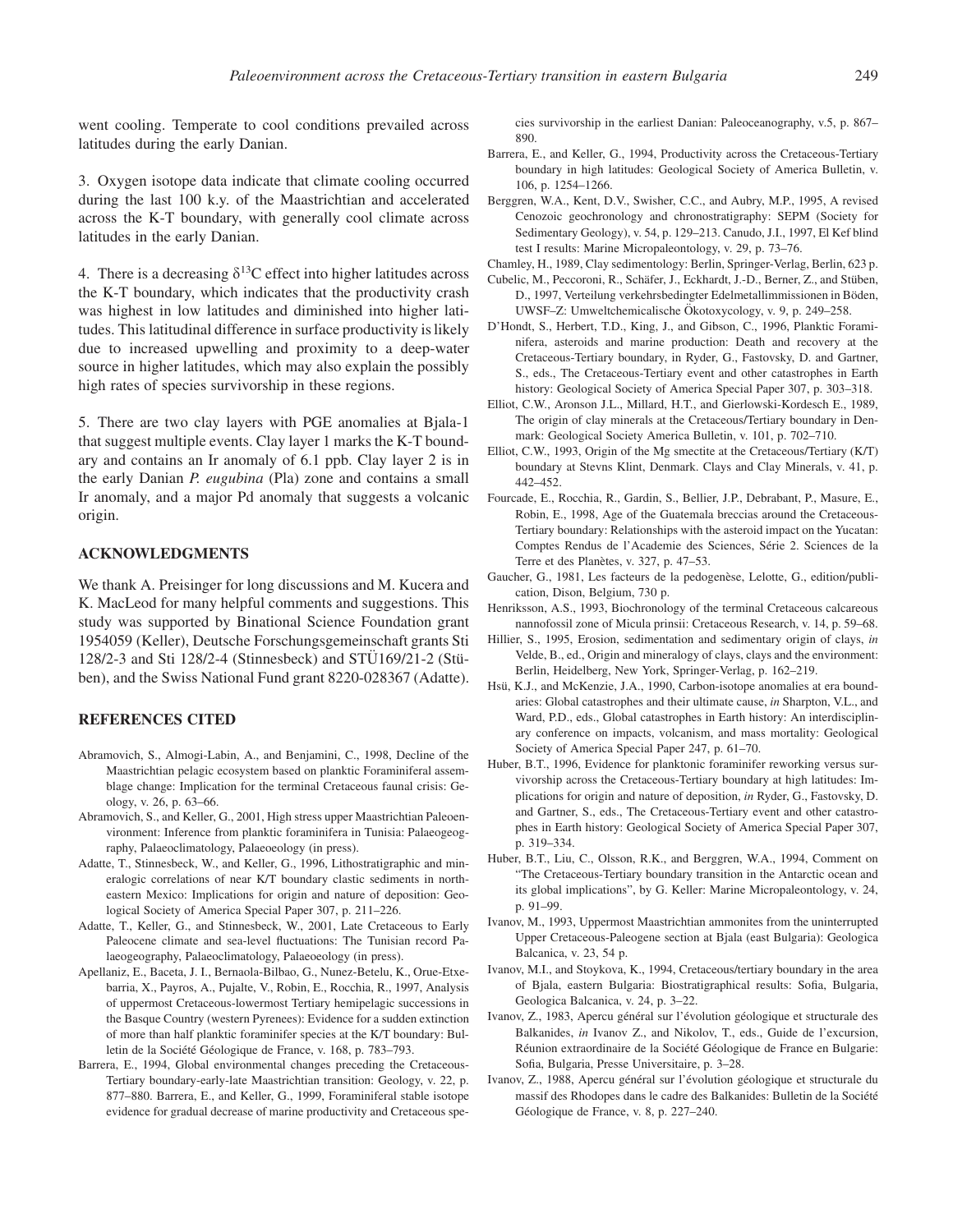Juranov, S.G., and Dzhuranov, S.G., 1983, Planktonic foraminiferal zonation of the Paleocene and the lower Eocene in part of East Balkan Mountains: Sofia, Bulgaria, Geologica Balcanica, v. 13, p. 59–73.

- Karoui-Yakoub, N., Zaghbib-Turki, N., and Keller G., 2001, The Cretaceous-Tertiary (K-T) mass extinction in planktic foraminifera at Elles I and El Melah, Tunisia: Palaeogeography, Palaeoclimatology, Palaeoecology (in press).
- Keller, G., 1988, Extinction, survivorship and evolution of planktic foraminifera across the Cretaceous/Tertiary boundary at El Kef, Tunisia: Marine Micropaleontology, v. 13, p. 239–263.
- Keller, G., 1993, The Cretaceous/Tertiary boundary transition in the Antarctic Ocean and its global implications: Marine Micropaleontology, v. 21, p. 1–45.
- Keller, G., 1996, The Cretaceous-Tertiary mass extinction in planktonic foraminifera: Biotic constraints for catastrophe theories, *in* MacLeod, N., and Keller, G., eds., The Cretaceous/Tertiary boundary mass extinction: Biotic and environmental changes: New York, W.W. Norton and Co., p. 49–84.
- Keller, G., 1997, Analysis of El Kef blind test I: Marine Micropaleontology, v. 29, p. 89–94.
- Keller, G., and Lindinger, M., 1989, Stable isotope, TOC and CaCO<sub>3</sub> records across the Cretaceous-Tertiary boundary at El Kef, Tunisia: Palaeogeography, Palaeoclimatology, Palaeoecology, v. 73, p. 243–265.
- Keller, G., and MacLeod, N., 1994, Reply to comment on "The Cretaceous-Tertiary boundary transition in the Antarctic Ocean and its global implications" by Huber et al.: Marine Micropaleontology, v. 24, p. 101–118.
- Keller, G., and Von Salis Perch-Nielsen, K., 1995, Cretaceous-Tertiary (K-T) mass extinction: Effect of global change on calcareous microplankton, *in* Steven, M., ed., Effects of past global change on life: Studies in geophysics: Washington, D.C., National Academy Press, p. 72–92.
- Keller, G., and Stinnesbeck, W., 1996, Sea-level changes, clastic deposits, and megatsunamis across the Cretaceous-Tertiary boundary, *in* MacLeod, N., and Keller, G., eds., The Cretaceous/Tertiary boundary mass extinction: Biotic and environmental changes: New York, W.W. Norton and Co., p. 415–450.
- Keller, G., and Stinnesbeck, W., 1999, Ir and the K/T boundary at El Caribe, Guatemala: International Journal of Earth Sciences, v. 88, p. 844–852.
- Keller, G., Barrera, E., Schmitz, B., and Mattson, E., 1993, Gradual mass extinction, species survivorship and long-term environmental changes across the Cretaceous/Tertiary boundary in high latitudes: Geological Society of America Bulletin, v. 105, p. 979–997.
- Keller, G., Li, L., and MacLeod, N., 1995, The Cretaceous/Tertiary boundary stratotype section at El Kef, Tunisia: How catastrophic was the mass extinction? Palaeogeography, Palaeoclimatology, Palaeoecology, v. 119, p. 221–254.
- Keller, G., Adatte, T., Stinnesbeck, W., Stüben, T., Kramar, U. and Berner, Z., 2001, Age and biostratigraphy of Haiti spherule-rich deposits: A multievent K-T scenario: Canadian Journal of Earth Sciences, v. 38(2), p. 197– 227.
- Klug, H.P., and Alexander, L., 1974, X-ray diffraction procedures for polycrystalline and amorphous materials (first and second editions): New York, John Wiley and Sons, Inc., 210 p.
- Kübler, B., 1983, Dosage quantitatif des minéraux majeurs des roches sédimentaires par diffraction X: Cahiers de l'Institut de Géologie de Neuchâtel, Série ADX, v. 1, 12 p.
- Kübler, B., 1987, Cristallinite de l'illite, méthods normalisées de préparations, méthodes normalisées de mesures: Neuchâtel, Suisse, Cahiers de l'Institut de Géologie, Série ADX, v. 1, 13 p.
- Kucera, M., and Malmgren, B.A., 1998, Terminal Cretaceous warming event in the mid-latitude south Atlantic Ocean: Evidence from poleward migration of Contusotruncana contusa (planktonic Foraminifera) morphotypes: Palaeogeography, Palaeoclimatology, Palaeoecology, v. 138, p.  $1 - 15$ .
- Li, L., and Keller, G., 1998a, Maastrichtian climate, productivity and faunal turnovers in planktic foraminifera in South Atlantic DSDP Sites 525A and 21: Marine Micropaleontology, v. 33, p. 55–86.
- Li, L., and Keller, G., 1998b, Abrupt deep-sea warming at the end of the Cretaceous: Geology, v. 26, p. 995–998.
- Luciani, V., 1997, Planktonic foraminiferal turnover across the Cretaceous-Tertiary boundary in the Vajont Valley (southern Alps, northern Italy): Cretaceous Research, v. 18, p. 799–821.
- MacLeod, N., and Keller, G., 1991a, Hiatus distribution and mass extinction at the Cretaceous/Tertiary boundary: Geology, v. 19, p. 497–501.
- MacLeod, N., and Keller, G., 1991b, How complete are Cretaceous/Tertiary boundary sections? A chronostratigraphic estimate based on graphic correlation: Geological Society of America Bulletin, v. 103, p. 1439–1457.
- MacLeod, N., and Keller, G., 1994, Mass extinction and planktic foraminiferal survivorship across the Cretaceous-Tertiary boundary: A biogeographic test: Paleobiology, v. 20, p. 143–177.
- Malmgren, B.A., 1991, Biogeographic patterns in terminal Cretaceous planktonic foraminifera from Tethyan and warm transitional waters: Marine Micropaleontology, v. 18, p. 73–99.
- Martini, E., 1971, Standard Tertiary and Quaternary calcareous nannoplankton zonations, *in* Farinacci, A., ed., Proceedings 2nd Planktonic Conference: Roma, Tecnoscienza, p. 739–785.
- Masters, Bruce A., 1997, El Kef blind test II results: Marine Micropaleontology, v. 29, p. 77–79.
- Millot, G., 1970, Geology of clays: Berlin, Springer-Verlag, 499 p.
- Moore, D., and Reynolds, R., 1989, X-ray-diffraction and the identification and analysis of clay-minerals: Oxford, New York, Oxford University Press, 332 p.
- Nederbragt, A.J., 1998, Quantitative biogeography of late Maastrichtian planktic foraminifera: Micropaleontology, v. 44, p. 385–412.
- Oberhaensli, H., Keller, G., Adatte, T., Pardo, A., 1998, Diagenetically and environmentally controlled changes across the K/T transition at Koshak, Mangyshlak (Kazakstan): Bulletin de la Société Géologique de France, v. 169, p. 493–501.
- Olsson, R.K., 1997, El Kef blind test III results: Marine Micropaleontology, v. 29, p. 80–84.
- Orue-etxebarria, X., 1997, El Kef blind test IV results: Marine Micropaleontology, v. 29, p. 85–88.
- Pardo, A., Ortiz, N., and Keller, G., 1996, Latest Maastrichtian foraminiferal turnover and its environmental implications at Agost, Spain, *in* MacLeod, N., and Keller, G., eds., Cretaceous-Tertiary mass extinction: New York, W.W. Norton and Co., p. 139–172.
- Pardo, A., Adatte, T., Keller, G. and Oberhänsli, H., 1999, Paleoenvironmental changes across the Cretaceous-Tertiary boundary at Koshak, Kazakhstan, based on planktic foraminifera and clay mineralogy: Palaeogeography, Palaeoclimatology, Palaeoeology, v. 154, p. 247–273.
- Preisinger, A., Aslanian, S., Stoykova, K., Grass, F., Mauritsch, H.J., Scholger, R., 1993a, Cretaceous/Tertiary boundary sections in the East Balkan area, Bulgaria: Geologica Balcanica, v. 23, p. 3–13.
- Preisinger, A., Aslanian, S., Stoykova, K., Grass, F., Mauritsch, H.J., Scholger, R., 1993b, Cretaceous/Tertiary boundary sections on the coast of the Black Sea near Bjala (Bulgaria): Palaeogeography, Palaeoclimatology, Palaeoecology, v. 104, p. 219–228.
- Preisinger, A., 1994, Cyclostratigraphy of the KT boundary section on the coast of the Black Sea near Bjala (Bulgaria), *in* New developments regarding the KT event and other catastrophes in Earth history: Houston, Texas, Lunar and Planetary Institute, LPI Contribution No. 825, p. 90.
- Reddi, G.S., Rao, C.R.M., Rao, T.A.S, Lakshmi, S.V., Prabhu, R.K., and Mahalingam, T.R., 1994, Nickel sulphide fire assay—ICPMS method for the determination of platinum group elements: A detailed study on the recovery and losses at different stages: Fresenius Journal of Analytical Chemistry, v. 348, p. 350–352.
- Rögl, F., Von Salis, K., Preisinger, A., Aslanian. S., and Summesberger, H., 1996, Stratigraphy across the Cretaceous/Paleogene boundary near Bjala, Bulgaria: Bulletin des Centres de Recherches Exploration-Production Elf Aquitaine, Mémoire 16, p. 673-683.
- Schmitz, B., Keller, G., Stenvall, O., 1992, Stable isotope and foraminiferal changes across the Cretaceous-Tertiary boundary at Stevns Klint, Den-